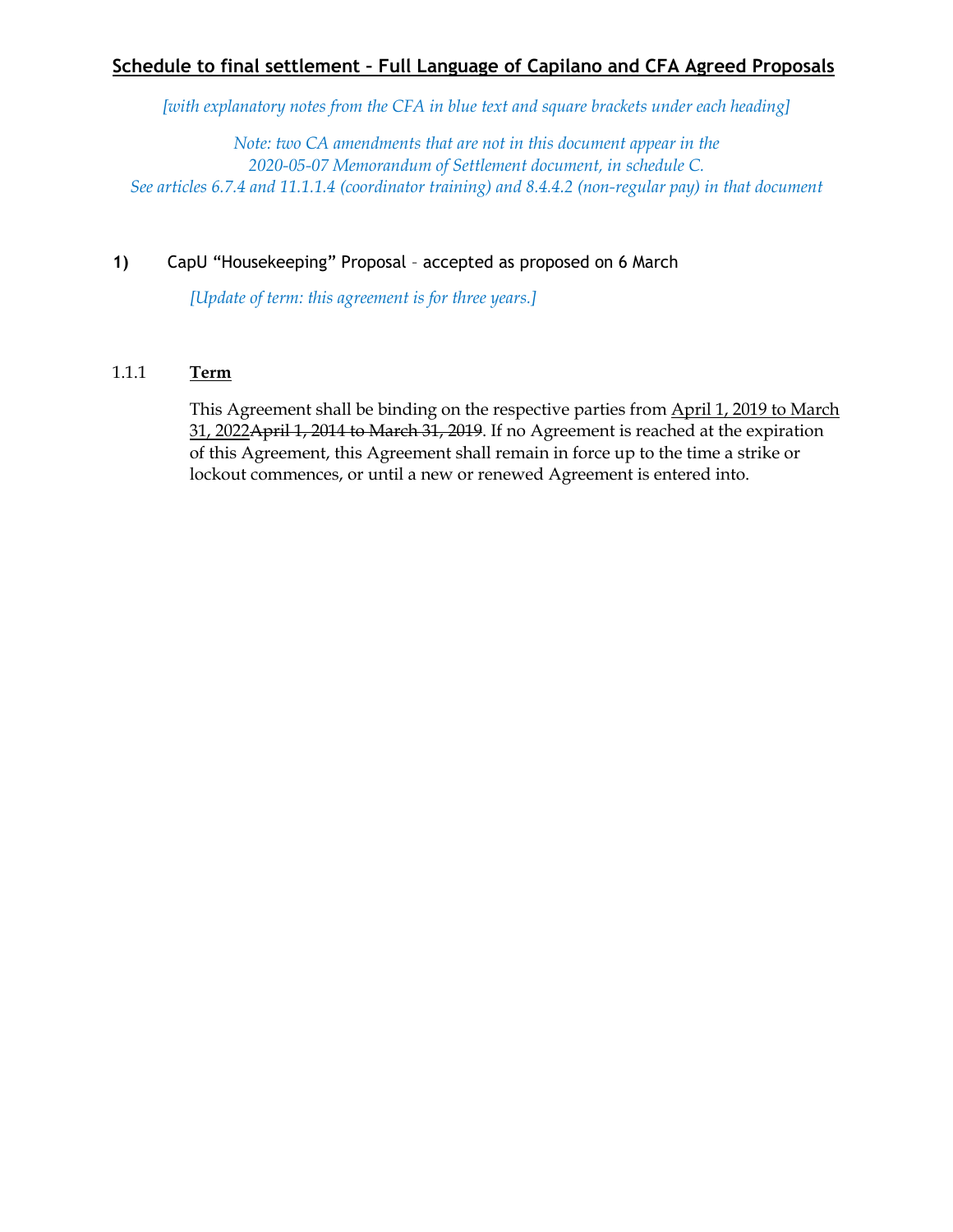## **2)** CapU "Substantive" Proposal – CFA counter-proposal - accepted by CapU April 9

*[Harmonization of commitment-level/temporary reduction for all regulars (RFT or RPT) originally in the agreement as 2.1.2 and 2.1.3 – Plus addition of "Phased retirement" to as little as one section per year: 2.1.3.3.3. The renumbering is hard to read, due to strikethroughs.]*

## **2.1.1 Regular Employee**

A regular employee is an employee appointed to one of the terms defined in 11.4.1 and 11.4.2 of this Agreement.

### **2.1.21 Regular Full-time Employee**

- 2.1.2.1 A regular full-time employee (RFT) shall be employed at a full duty load of eight (8) instructional sections or the equivalent, over an academic year, unless the Reduction Sequence in 11.8 is employed.
- 2.1.2.2 A regular full-time employee may opt for a duty load pursuant to 2.1.2.3.43.4.1.

### **2.1.32 Regular Part-time Employee**

- 2.1.32.1 A regular part-time (RPT) shall be employed for a minimum of one half of a full duty load over an academic year. Less than this minimum duty load may be assigned on a basis agreed between the employee, the Coordinator and the Dean. A duty load less than the regularized level of an RPT cannot be assigned for more than two consecutive academic years (see 2.8).
- 2.1.32.2 An RPT employee's commitment level shall not be changed unless the Regularization process in 11.7.3, the Reduction Sequence in 11.8, or a request of the RPT employee for a permanent reduction is approved by their functional area, Dean and the Union.
- 2.1.32.3 The parties agree that the University is under no obligation to continue RPT appointments for more than the minimum number of sections detailed above.
- 2.1.2.3 Underloads
- 2.1.2.3.1 Less than a full duty load may be assigned on a basis agreed between the employee, the Coordinator and the Dean. Except as provided in 2.1.2.3.2, less than a full duty load cannot be assigned for more than two consecutive academic years. Release time provided under 10.5.5.2 is part of a duty load for the purposes of this clause (see 2.8).
- 2.1.2.3.2 Primary Care Giver Underload:

Less than a full duty load may be assigned for up to three consecutive academic years following the birth of an employee's child. Such assignment is only available to the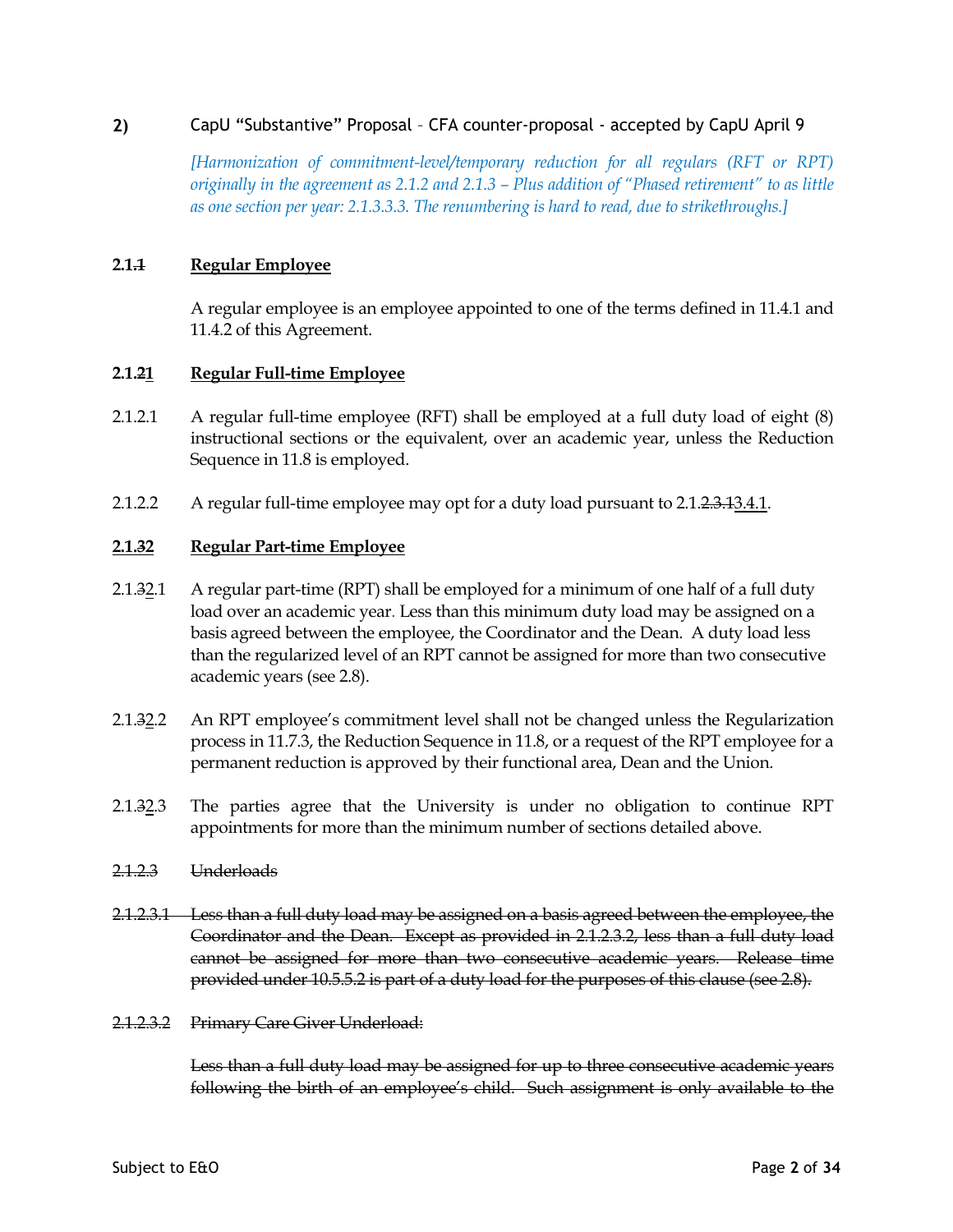child's primary caregiver.

## 2.1.3.4 **2.1.3UnderloadsChange in Commitment Level ("Underloads")**

## 2.1.3.4.1 **Temporary Voluntary Reduction in Commitment Level**

A duty load of less than the commitment level may be assigned on a basis agreed between the employee, the Coordinator and the Dean. Except as provided in 2.1.3.4.2, less than a full duty load lower than the commitment level cannot be assigned for more than two consecutive academic years. Release time provided under 10.5.5.2 is part of a duty load for the purposes of this clause (see 2.8).

2.1.3.4.2 Primary Care Giver Underload:

A duty load of less than the commitment level may be assigned for up to three consecutive academic years following the birth of an employee's child. Such assignment is only available to the child's primary care giver.

## **2.1.2.43.3 Permanent Change in Commitment LevelStatus from RFT to RPT and Phased Retirement**

- 2.1.2.4.3.3.1 With the permission of the Union and the University, an RFT a regular employee may convert his/her their status to RPT at an appointment to a lower commitment level agreed to in writing by the employee, the Coordinator and the Dean. The reduction to RPT in commitment status must not result in an RPT position with an appointment level below four (4) sections (see 2.8).
- 2.1.2.4.3.3.2 An RFT A regular employee who is approaching retirement, and who has had his/her their appointment status converted to RPT under 2.1.2.4.3.3.1, shall continue to accrue seniority as if they maintained their previous status an RFT (see 2.8).
- 2.1.2.4.3.3.3 A regular RFT or RPT employee who is approaching retirement, and who has the agreement of the functional area, the Dean, and Union, may opt for phased retirement. Under this option, the employee may permanently reduce their commitment leveleonvert their status to that of an RPT1, RPT2, or RPT3 over a threeyear period ending in retirement. In this case, the employee will pay for benefits on a pro-rated basis, based on the **new** level of **commitment** below RPT4.
- 2.1.3.54 Change in Status for RPT

With the permission of the Union and the University, an RPT employee may reduce his/her status to a lower appointment level agreed to in writing by the employee, the Coordinator and the Dean. The reduction must not result in an RPT position with an appointment level below four (4) sections (see 2.8).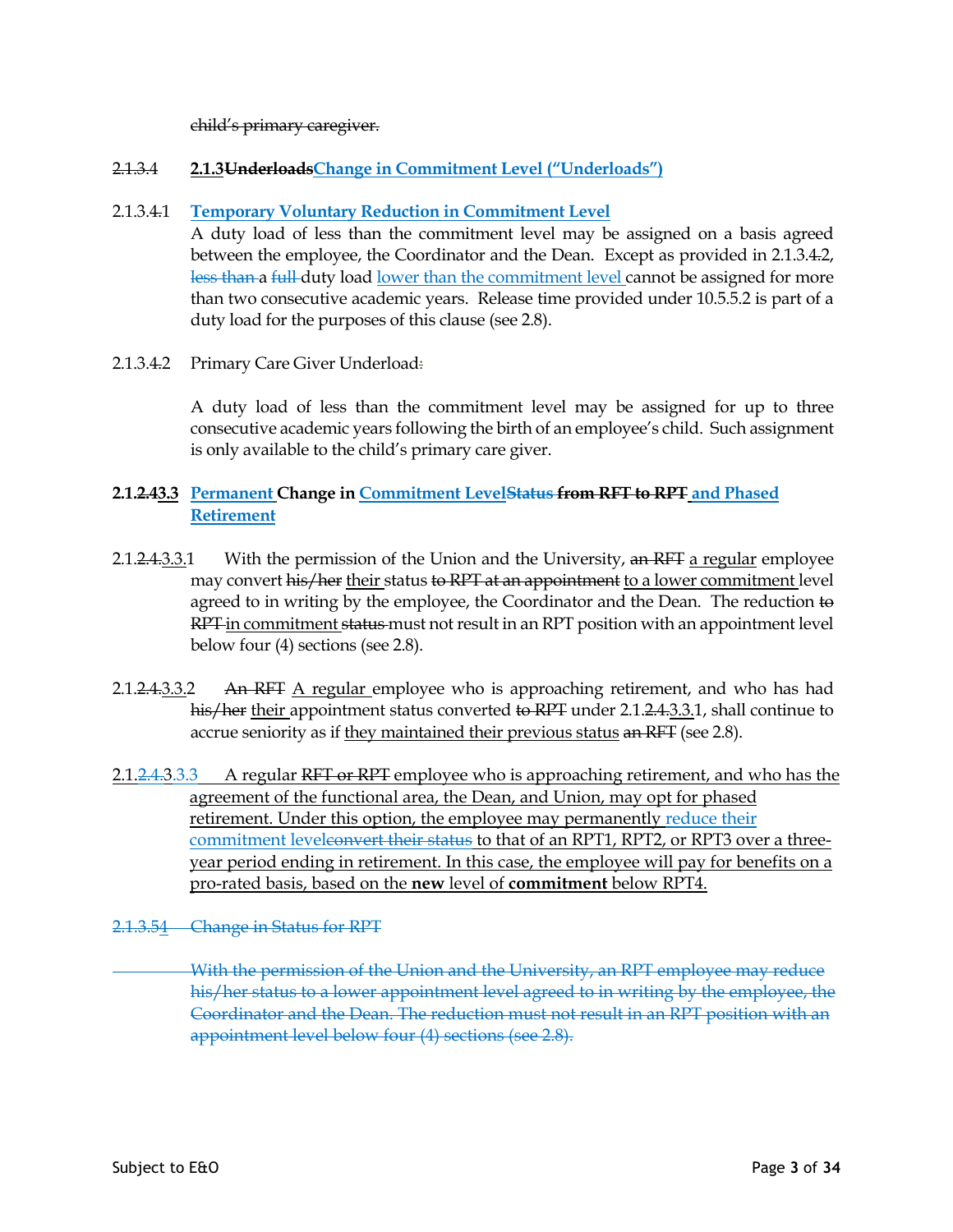*[Removal of "re" from "reappointment," since there is no reappointment process]*

# **2.4.1 Terms**

*"employee"* – means only those employees of the University who are within the scope of the bargaining unit as described in 3.1 including any non-regular employee not currently assigned who has reappointment rights. An employee does not cease to be an employee by virtue of being on any authorized leave under this Agreement.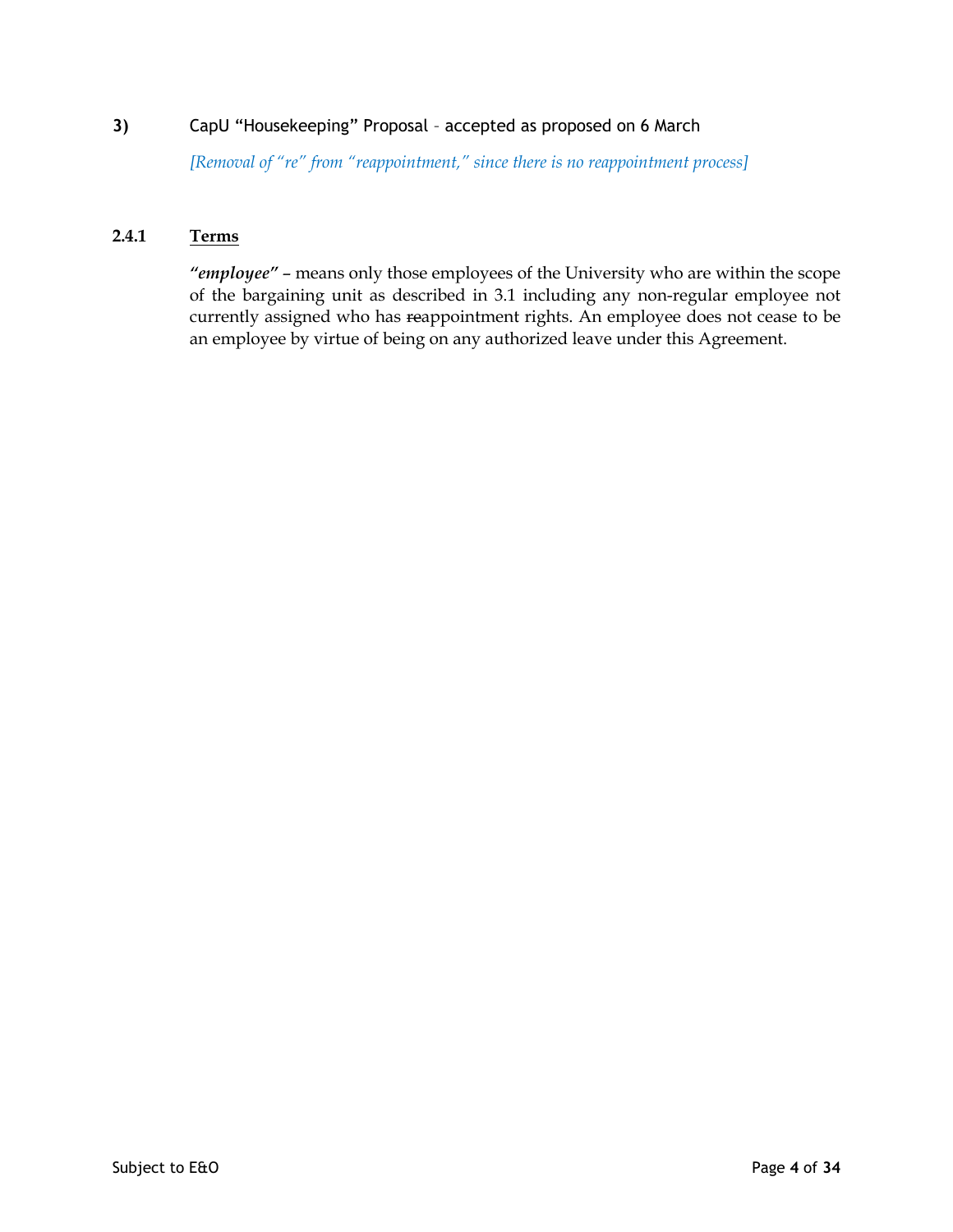# **4)** CFA Proposal – as proposed on 6 March & counter-proposed in CapU package – accepted by CFA on 3 April

*[Adding office space to matters functional areas can recommend, in 2.8]*

# 2.8.2.5 Table 1 – add

| <b>Recommendation Concerning</b> | Recommending body |
|----------------------------------|-------------------|
| Office space                     | Functional area   |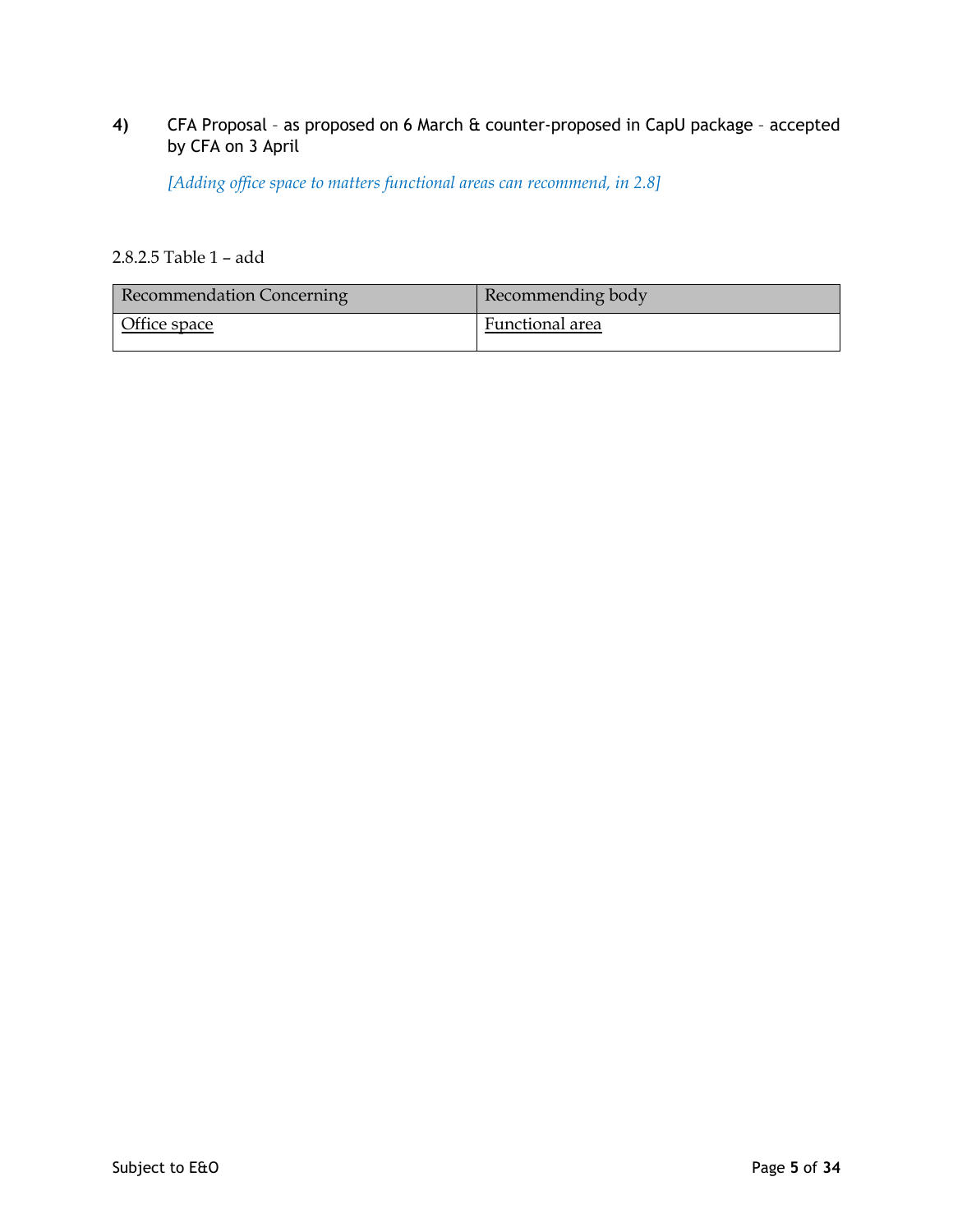*[Updating name of MoveUP]*

## 3.1 BARGAINING UNIT DESCRIPTION

Except where otherwise expressly provided in this Agreement, the bargaining unit shall comprise all employees included in the bargaining unit as in the Certification issued by the Labour Relations Board of British Columbia on November 27, 1973 as well as those employees not covered by the certification of the Movement of United Professionals, Local 378 Canadian Office and Professional Employees' Union, Local No. 378, or excluded from either union certification under the provisions of the Labour Relations Code. The University recognizes the Union as the sole bargaining agent for all such employees.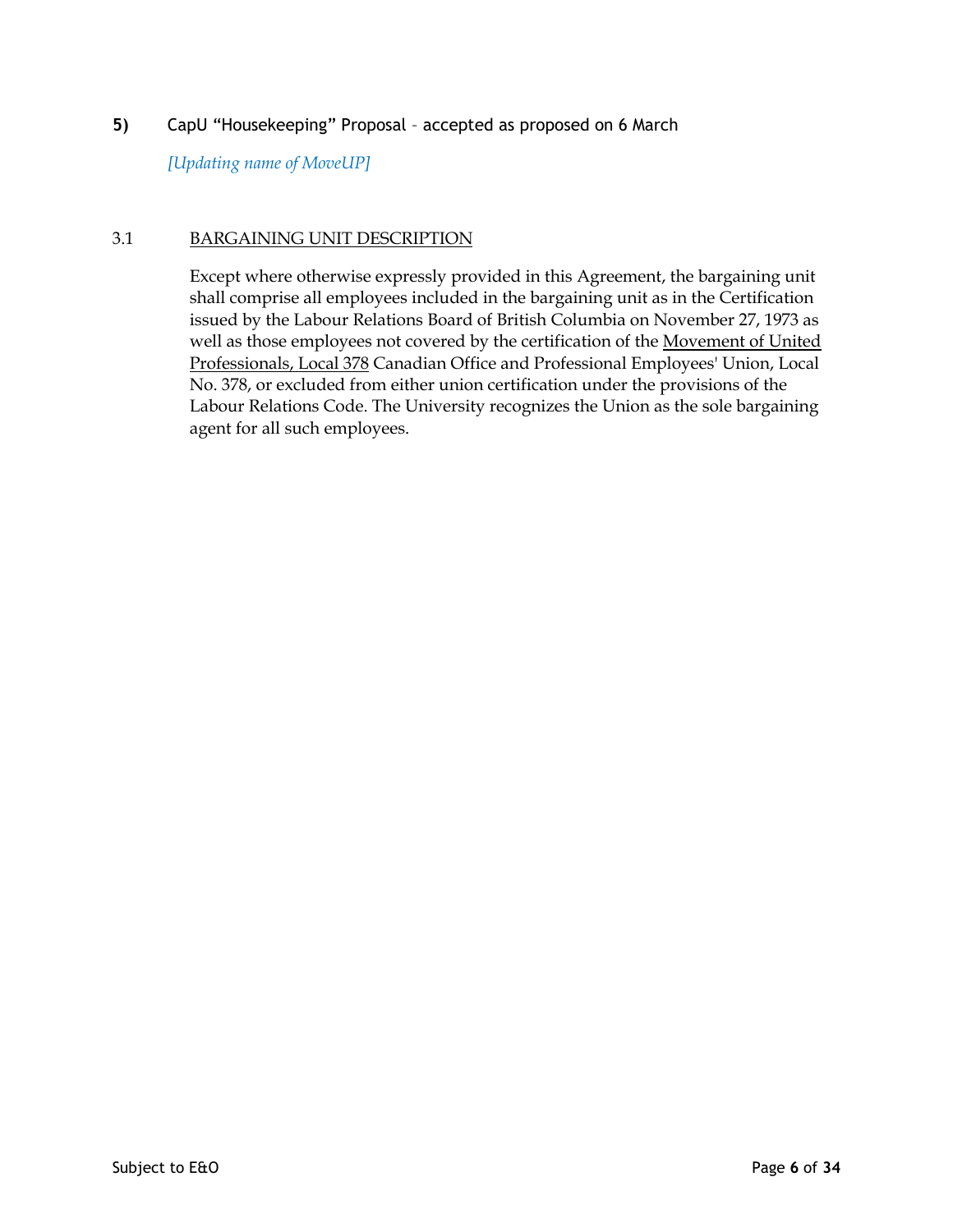# **6)** CFA Proposal – as proposed on 6 March – accepted by CapU on 3 April

*[Updating timing of CFA meeting block to match current teaching grid.]*

3.3.3 Instructional activities and duties shall be scheduled in a manner which ensures Tuesdays from 11:30 a.m.Noon to 1:00 p.m. or from 12:30 – 1:30 p.m. being free to allow employees to attend Union meetings. The Union shall be advised by the University of instructional activities schedule by March 1 of each year.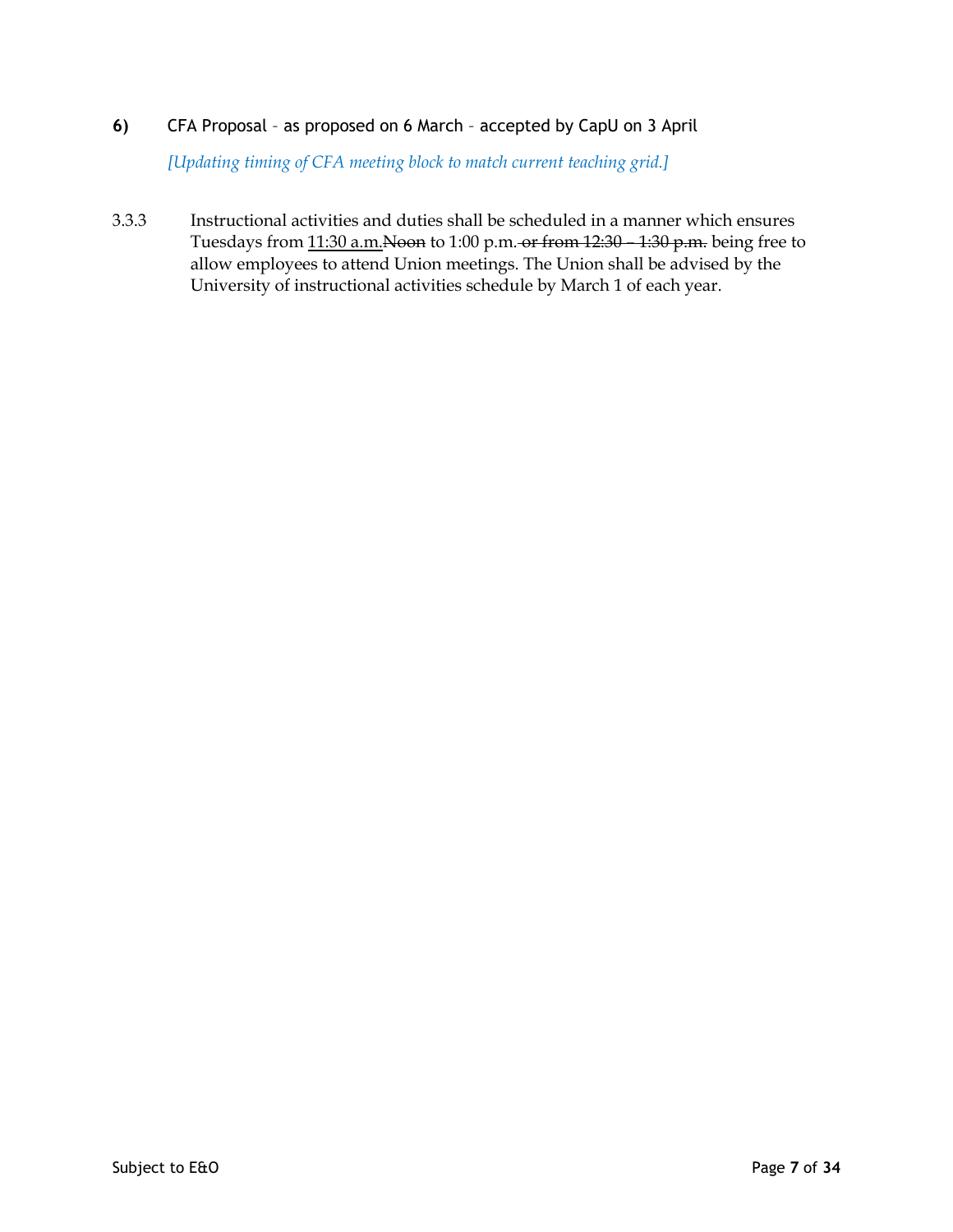# **7)** CFA Proposal – as proposed on 6 March – accepted by CapU on 3 April

*[Updating instructional associate language to reflect current practice]*

# **6.3 INSTRUCTIONAL LANGUAGE ASSOCIATES**

| 6.3.1                    | <b>Conversation Monitor (Native Speaker)</b>                                                                                                                                                                                                                                |
|--------------------------|-----------------------------------------------------------------------------------------------------------------------------------------------------------------------------------------------------------------------------------------------------------------------------|
| 6.3.1.1                  | <b>Duties and Responsibilities</b>                                                                                                                                                                                                                                          |
|                          | The following functions are included in the duties and responsibilities of a<br>Native Speaker an Instructional Language Associate. These functions are to be<br>done in consultation with the course instructor and within the context of the<br>course and its materials. |
| 6.3.1.1.1                | <b>Instruct</b> Lead activities within their areas of competency related to the subject<br>matter and/or skills required in University programs.                                                                                                                            |
| 6.3.1.1.2                | Direct weekly conversation seminars, developing student confidence in the<br>oral-aural use of the language.                                                                                                                                                                |
| 6.3.1.1.3                | Undertake the necessary preparation for conducting conversation seminars.                                                                                                                                                                                                   |
| 6.3.1.4.4                | Make evaluations and/or appraisals of students as required and to keep any<br>records required for this purpose.                                                                                                                                                            |
| 6.3.1.1.5                | Be available for consultation and $\theta$ discussion outside inside of lab elassroom<br>hours.                                                                                                                                                                             |
| 6.3.1.4.6                | Maintain competence and qualifications in appropriate fields of study and to<br>update skills and techniques in these fields.                                                                                                                                               |
| 6.3.1.4.7                | Support instructors in Development of courses and preparation of course<br>materials for conversation seminars and to provide for students, in liaison<br>with instructors, outlines for conversation seminars under their jurisdiction.                                    |
| 6.3.1.1.8                | Fulfill individual and for collective responsibilities in furthering the aims and<br>objectives of the University.                                                                                                                                                          |
| 6.3.1.1.9                | Undertake assignments to day and/or evening classes, including weekends in<br>Lynnmour and non-Lynnmour locations as part of the regular load.                                                                                                                              |
| 6.3.1.1.10               | Conduct field trips as required.                                                                                                                                                                                                                                            |
| 6.3.1.10 <del>1.11</del> | Participate in functional area meetings.                                                                                                                                                                                                                                    |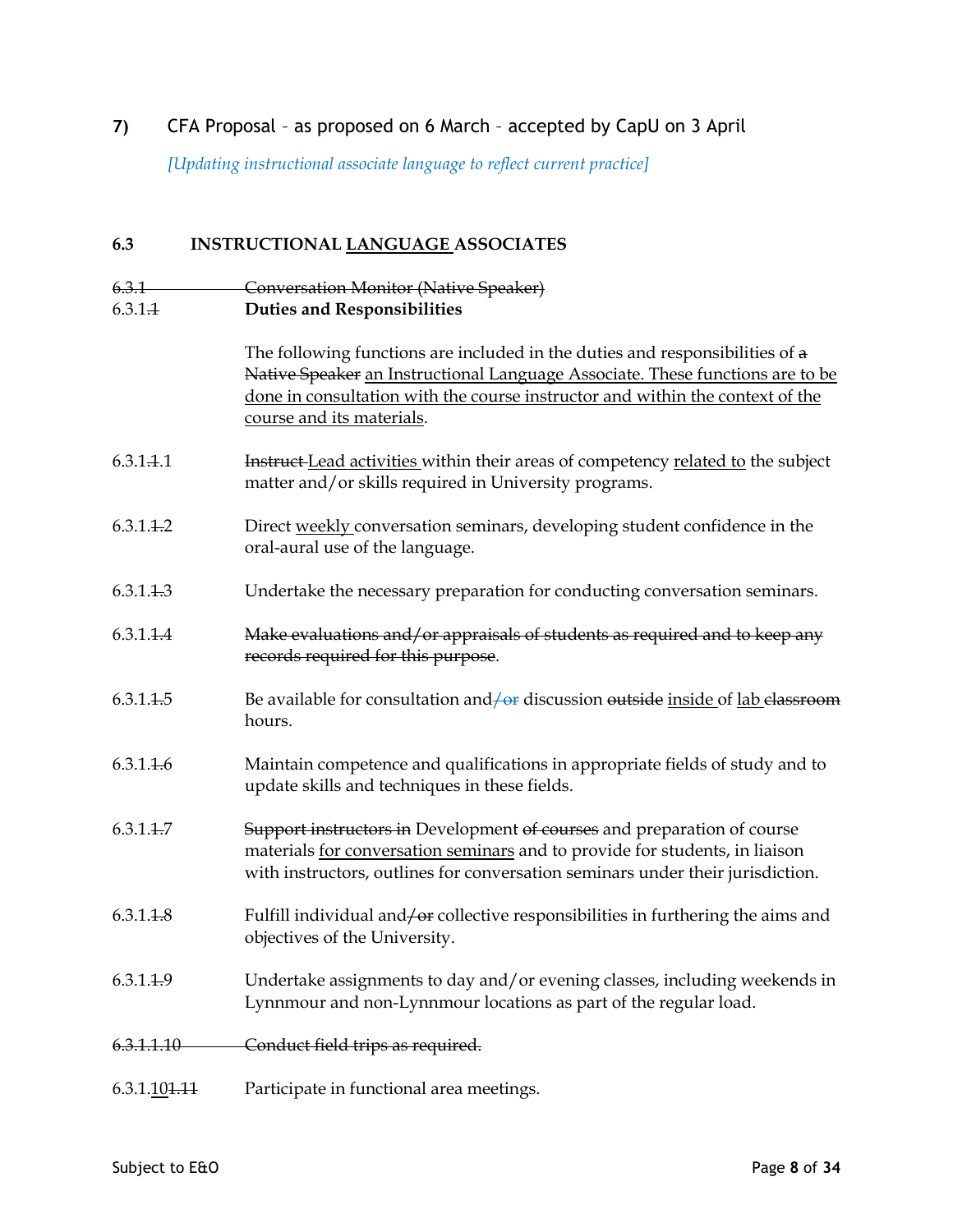- 6.3.1.111.12 Perform other functions and responsibilities to the above as assigned.
- 6.3.1.121.3 Undertake the necessary preparation for conducting conversation seminars.
- $6.3.1.131.4$  Make evaluations and/or appraisals of students as required and to keep any records required for this purpose.

### **6.3.2 Language Laboratory Monitor**

## 6.3.2.1 **Duties and Responsibilities**

|            | The following functions are included in the duties and responsibilities of a<br><b>Language Laboratory Monitor:</b>                                                                                                  |
|------------|----------------------------------------------------------------------------------------------------------------------------------------------------------------------------------------------------------------------|
| 6.3.2.1.1  | Conduct language labs, developing student confidence in the oral-aural use of<br>the language.                                                                                                                       |
| 6.3.2.1.2  | Instruct within their areas of competency the subject matter and/or skills<br>required in University programs.                                                                                                       |
|            | 6.3.2.1.3 6.3.1.14 Mark language lab books or other assignments as required and to keep any<br>records required for this purpose.                                                                                    |
|            | 6.3.2.1.4 6.3.1.15 Make such evaluation and/or appraisals of students as may be required using<br>only such criteria as are relevant to the course objectives, and to keep any<br>records required for this purpose. |
|            | 6.3.2.1.5 6.3.1.16 Demonstrate lab techniques and the correct use of equipment and language<br>software to students.                                                                                                 |
|            | 6.3.2.1.6 6.3.1.17 Be available for consultation and/or discussion outside of classroom hours.<br>Assist students working on computer-based assignments.                                                             |
| 6.3.2.1.7  | Maintain competence and qualifications in appropriate fields of study and to<br>update skills and techniques in these fields                                                                                         |
| 6.3.2.1.8  | Support instructors in development of courses and preparation of course<br>materials and to provide for students, in liaison with instructors, outlines for<br>lab seminars under their jurisdiction.                |
| 6.3.2.1.9  | Fulfill individual and/or collective responsibilities in furthering the aims and<br>objectives of the University.                                                                                                    |
| 6.3.2.1.10 | Undertake assignments to day and/or evening classes, including weekends in<br>Lynnmour and non-Lynnmour locations as part of the regular load.                                                                       |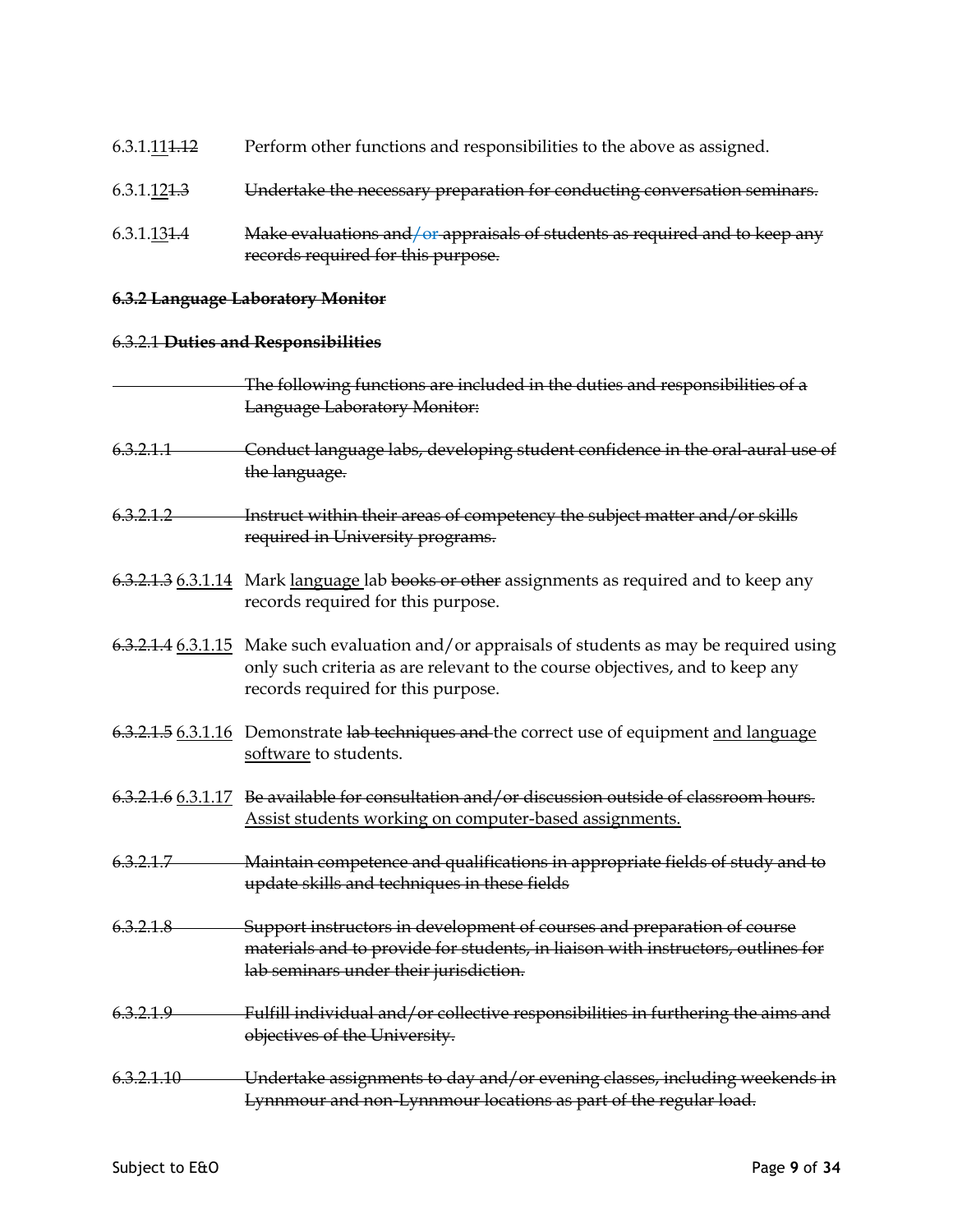- 6.3.2.1.11 Conduct field trips as required.
- 6.3.2.1.12 Participate in functional area meetings.
- 6.3.2.1.13 Perform other functions and responsibilities to the above as assigned.
- **6.3.23 Workload**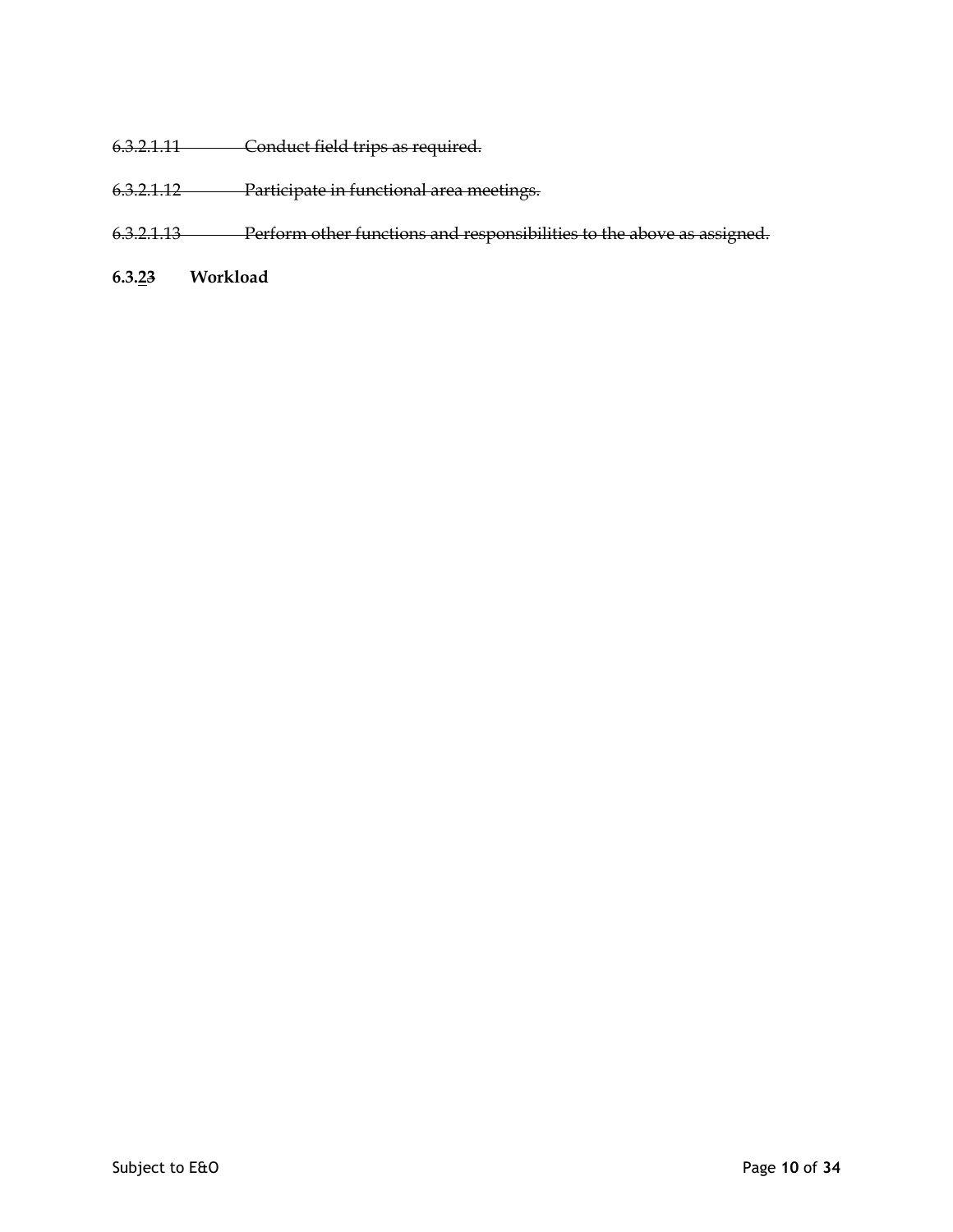# **8)** CFA Proposal – as proposed on 6 March & counter-proposed in CapU package – accepted by CFA on 3 April

*[Reducing number of private music instruction teaching hours required for regularization: 88 matches the number of classroom hours that go with teaching sections for courses]*

6.4A.2.5 For the purposes of determining eligibility for regularization eighty-eightonehundred hours equals one section. These sections cannot be combined with any other sections for the purpose of regularization.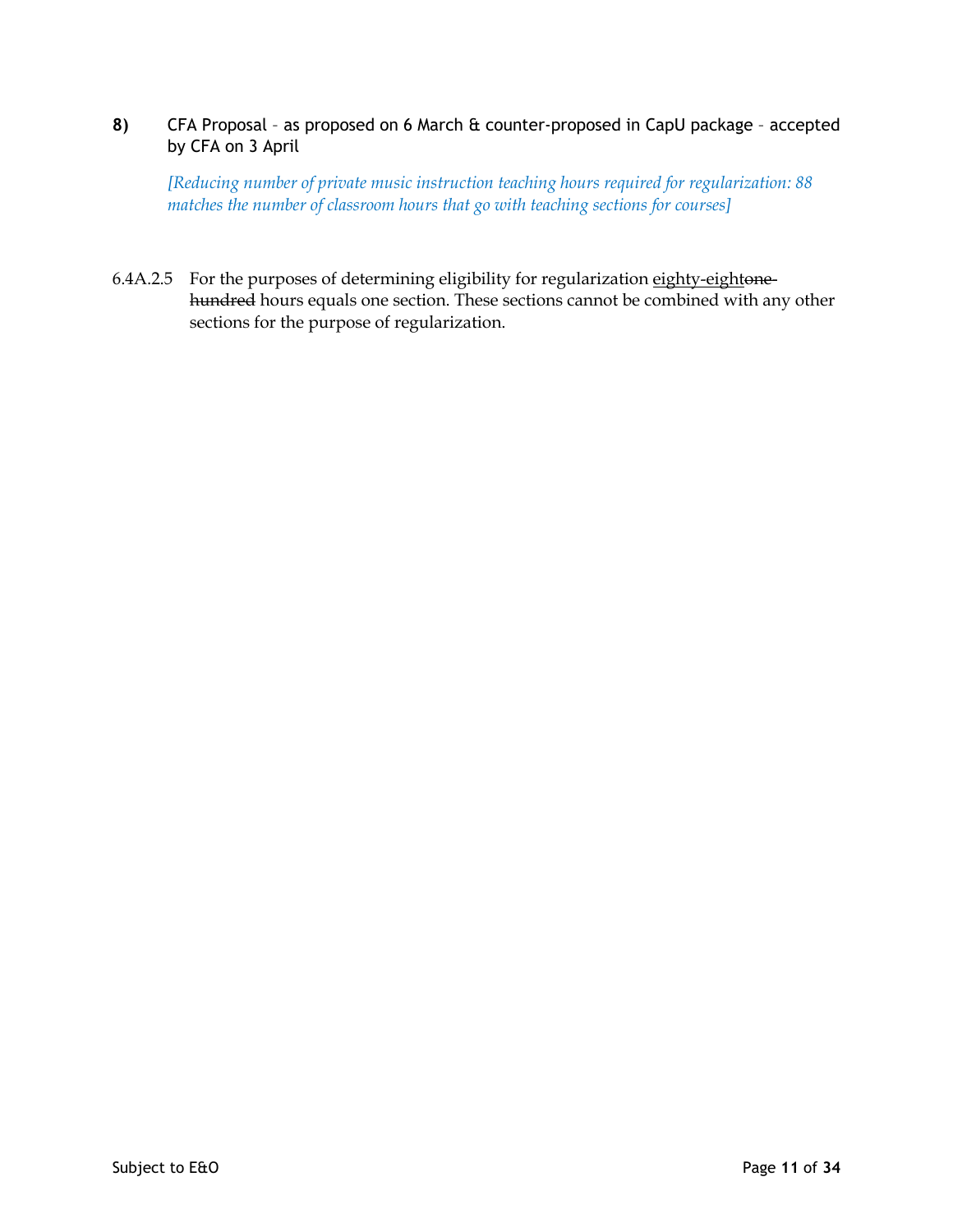# **9)** CFA Proposal – as proposed on 6 March & accepted by CapU on 3 April

*[Incorporating amendments to librarian roles and responsibilities negotiated by the CFA and CapU after the completion of the 2014-19 agreement]*

- 6.5.1.1 Provide instruction in and guidance on research skills, and support campus-wide information literacy skill development.
- 6.5.1.2 Develop, manage and provide access to collections which support curriculum and University goals. Develop and manage library technologies.
- 6.5.1.3 Provide guidance in the development and management of a physical and virtual environment that supports the teaching and learning needs of the University community.
- 6.5.1.34 Maintain professional competence and qualifications in appropriate fields of study, and to keep up to date with developments in these fields.
- 6.5.1.45 Fulfill individual and/or collective responsibilities in furthering the aims and objectives of the University.
- 6.5.1.56 Participate in functional area meetings.
- 6.5.1.67 Perform other functions and responsibilities ancillary to the above assigned duties and responsibilities.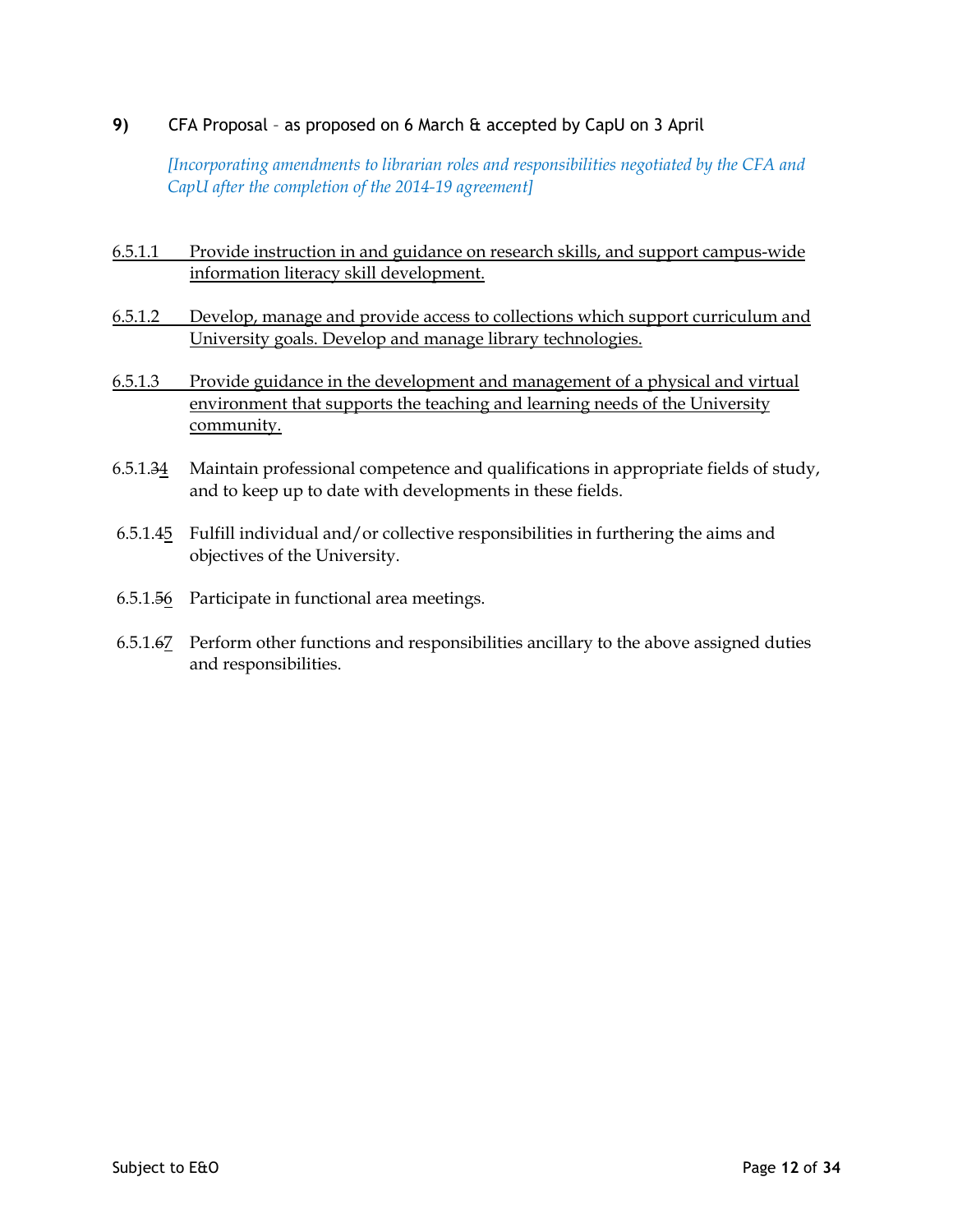# **10)** CFA Proposal – as negotiated by the parties in April

*[Incorporating chairs and convenors into the CA, in the Coordinator article]*

6.7.1.2 The parties recognize that different forms and titles for organizing these functions have evolved within the University, to the mutual satisfaction of the Deans and the functional areas concerned (e.g., chair, convenor, etc.). This tradition may continue and is the proper concern of the Deans and functional areas.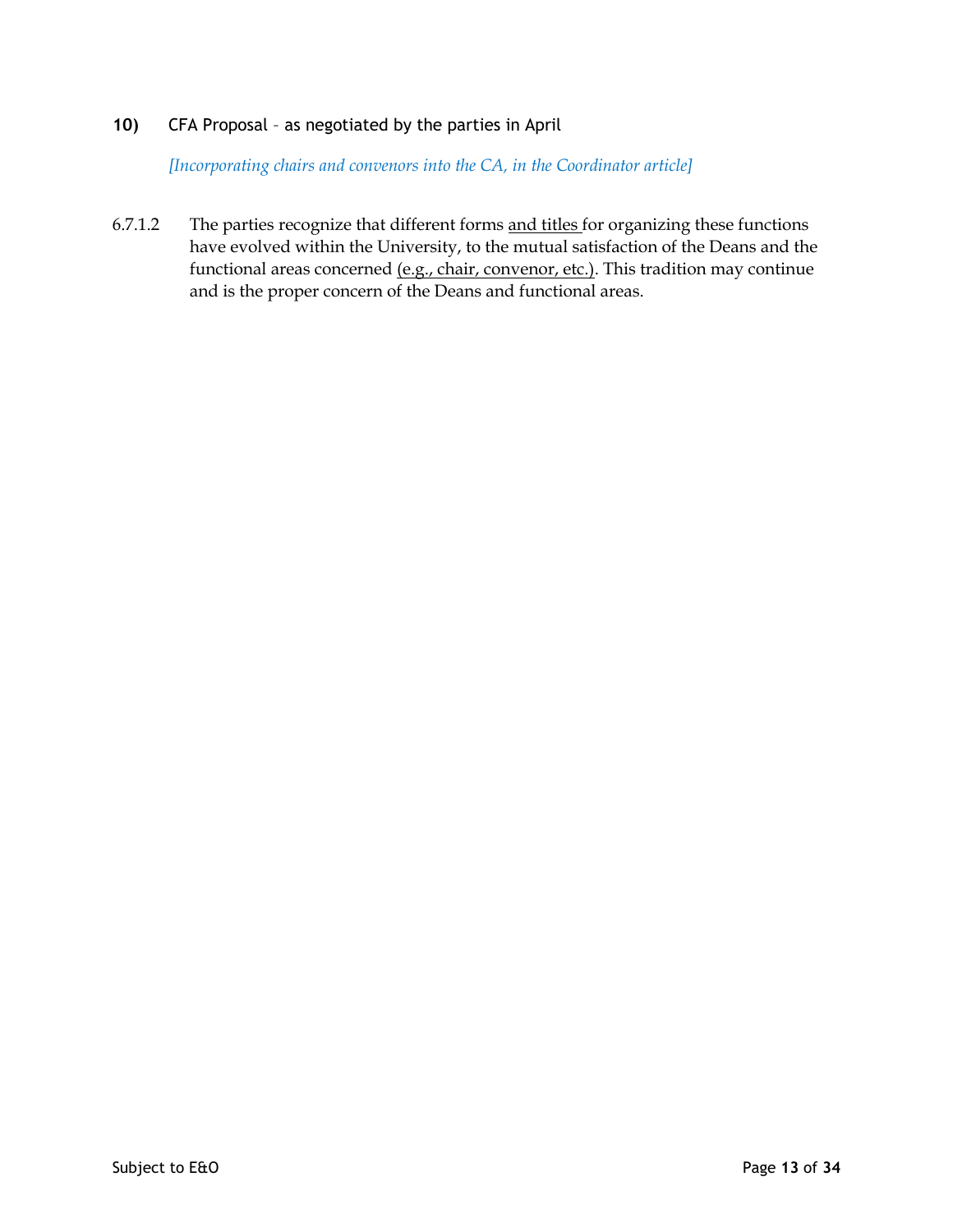## **11)** CapU "Substantive" Proposal – combined with CFA counter-proposal

*[Adopting the Okanagan Charter, this amendment reduces the upper limits on sections worked in a year by 0.5 sections, and specifies that overloads in excess of 8.5 can only take place for up to two years in a row (overloads of 8.5 or less remain a decision for faculty and the functional area).]*

- 6.8.10.1 An employee may not perform duties exceeding ten  $(10)$  nine point five  $(9.5)$  sections or section equivalents in any academic year within the British Columbia postsecondary system, unless this provision is waived in writing by the employee, the Coordinator, the Dean and the Union.
- 6.11.2.1 Circumstances may arise which make it reasonable for the University to request an employee, over the course of an academic year, to perform duties in excess of a full duty load. Except in those circumstances noted in 6.11.2.5, this shall not exceed nine point five (9.5) sections, or its equivalent, during that academic year, and no employee may have a workload of greater than 8.5 sections for three consecutive years. Workloads arising from those circumstances noted in 6.11.2.5 may not cause the total workload to exceed 9.5 sections ten (10) sections.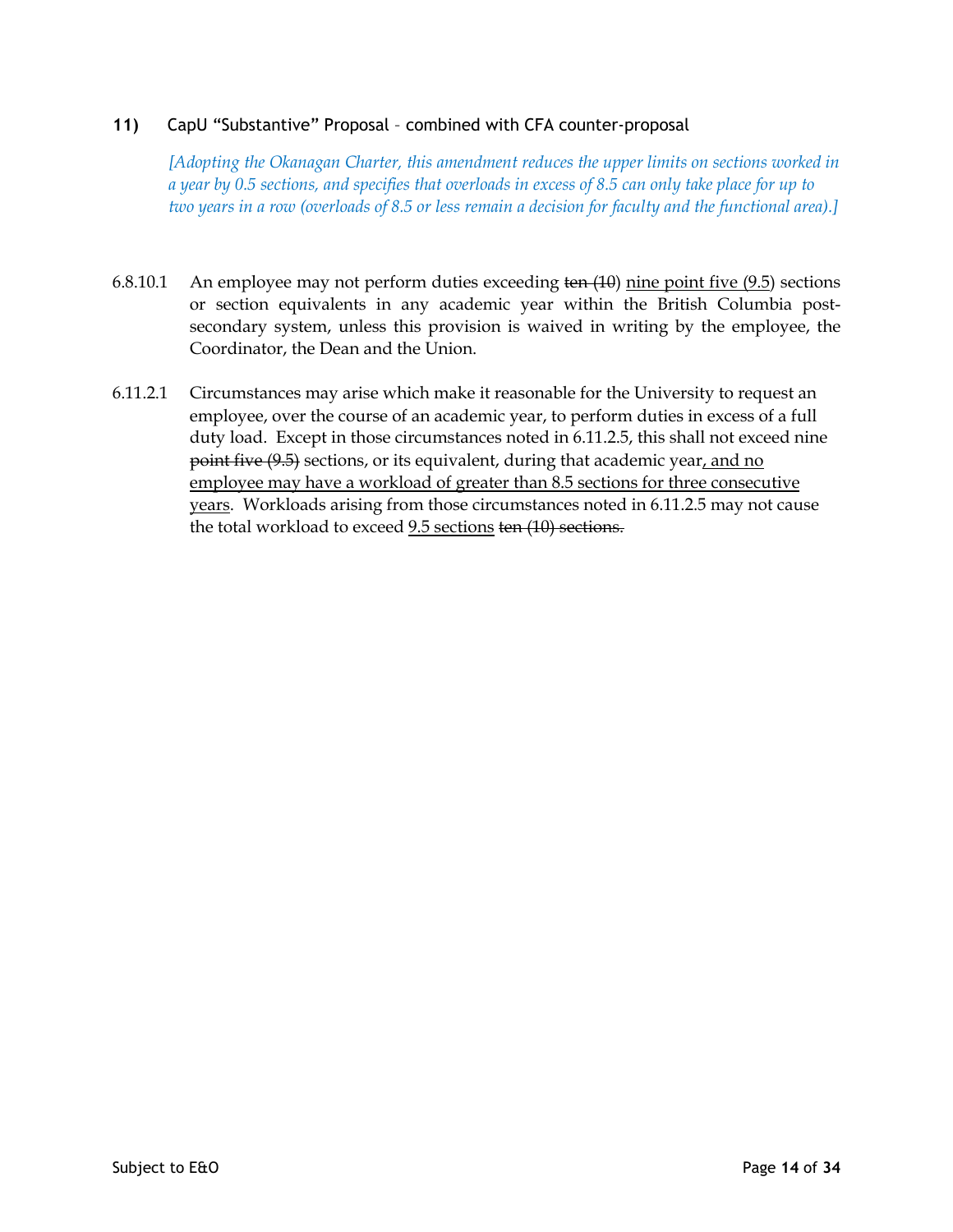## **12)** CapU "Substantive" Proposal – combined with CFA counter-proposal

*[Simplifies PD provisions, both for simplicity (removing redundant text) and clarity (see the Joint Statement on PD and Vacation from the Union and University, posted in 2019). Also confirms, in 6.9.1, that PD can include research as well as union activities. The other activities now listed in 6.9.1 were originally in 6.9.4.1.]*

#### 6.9 Professional Development

- 6.9.1 The University encourages employees to maintain current contacts with their discipline areas, and to improve and expand their effectiveness as educators and their awareness of the many facets of the University. Employees do so throughout the year by a variety of means as set out in the individual employee's professional development proposal approved under 2.8, including but not limited to workshops and courses, creative and scholarly activity and research, and non-instructional duties such as union activities, committee assignments, course planning, and mentoring.
- 6.9.2.1 All employees shall submit on an annual basis written proposals for professional development activities to their Coordinator and Dean for approval.
- 6.9.2.1.1 Employees in category 6.9.4.1 (Instructors) shall submit one written proposal for their annual professional development activities.
- 6.9.2.1.2 Employees in category 6.9.4.2 (Counsellors, Librarians and Special Appointees) shall submit two written proposals for their annual professional development activities. One proposal shall be for the single block of professional development time and the other proposal shall be for the equivalent amount of time booked throughout the remaining duty period.
- 6.9.2.1.3 Employees in category 6.9.4.3 (Other) shall submit one written proposal for their annual professional development activities.
- 6.9.3 At the end of the professional development period the employee will report in writing to the Coordinator and the Dean on his/hertheir professional development achievements during the professional development period. The functional area and Dean shall review professional development reports and decide whether or not the employee's professional development responsibility has been fulfilled (see 2.8).
- 6.9.4 Upon recommendation of the appropriate Coordinator, and with the approval of the Dean, approved professional development activities may be conducted at any time during the academic year. Such recommendation and approval shall not be unreasonably withheld.
- 6.9.4.1 Instructors with a full duty load shall have two calendar months annually for professional development activities which may include committee assignments,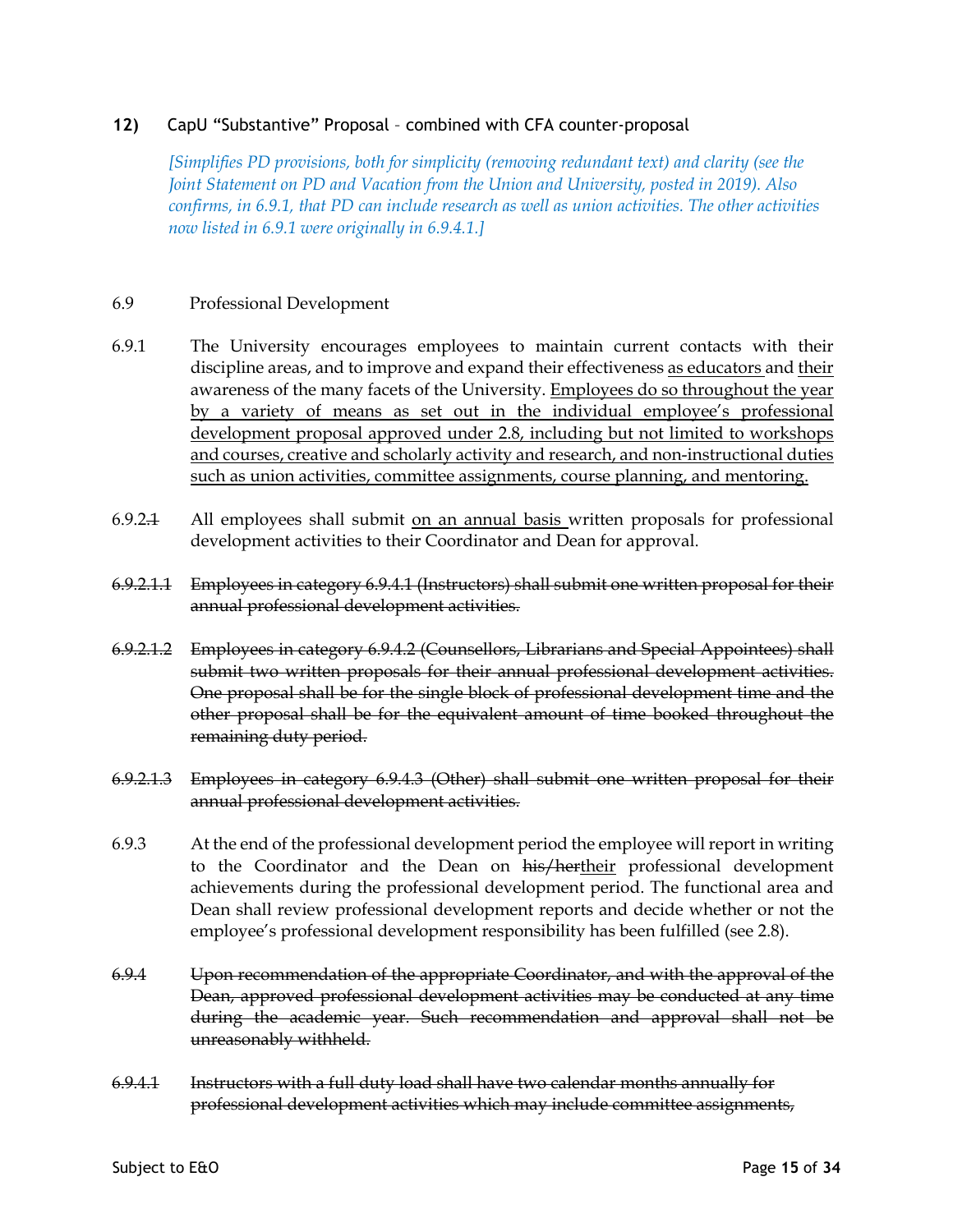course planning, other assigned and non-instructional duties, and mentoring at any time of the year.

- 6.9.4.2 Counsellors, Librarians and Special Appointees with a full duty load shall normally have one calendar month of professional development activities scheduled in a single block of time and an equivalent amount of time booked throughout the remaining duty period. Such activities may include committee assignments, preparation, planning, other activities, and mentoring at any time of the year.
- 6.9.4.3 Other employees are encouraged to maintain competence and qualifications in their appropriate fields of study and to update skills and techniques in these fields.
- 6.9.4.3.1 Regular other employees' (6.9.4.3) professional development is in accordance with 6.9.4.3.2. Non-regular other employees may apply to their Coordinator and Dean for approval of professional development time.
- 6.9.4.3.2 Regular other employees (6.9.4.3) with a full duty load shall have two calendar months annually for professional development activities which may include committee assignments, preparation, planning, other activities, and mentoring at any time of the year. These Pprofessional development activities shall not cause the University to have any increased expenditure, including the hiring of replacement employees, for the performance of the normal duties and responsibilities of these employees.
- 6.9.4.4 1 Employees with partial loads and employees with duties in more than one classification will be responsible for pro rata professional development activities consistent with their assignments. of duties and employees with duties in more than one classification shall have their professional development entitlements pro-rated consistent with their assignments.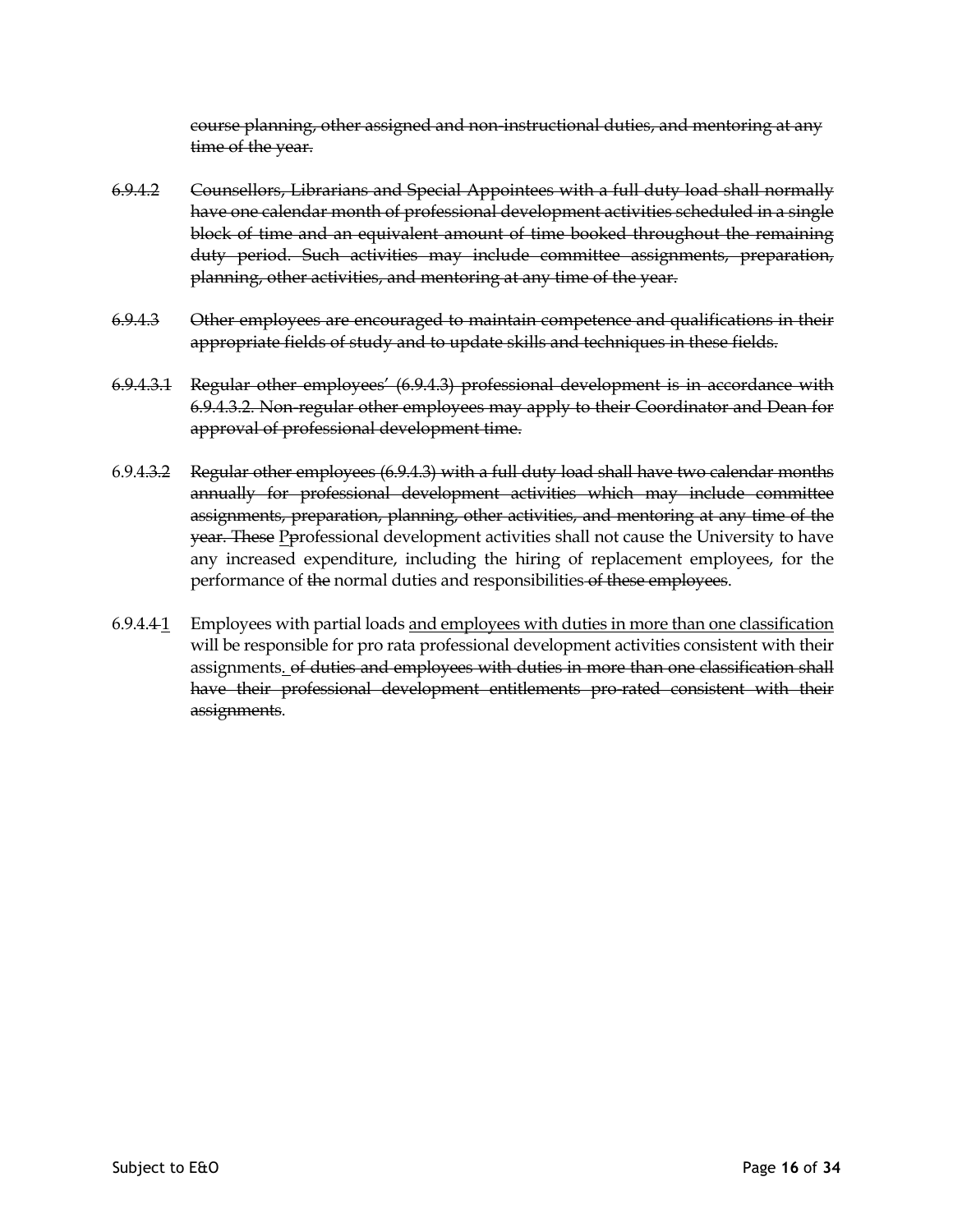*[Redundant sentence]*

6.14.1 All substitution assignments are subject to agreement by the substituting employee. An employee will not be required to substitute during his/her professional development time.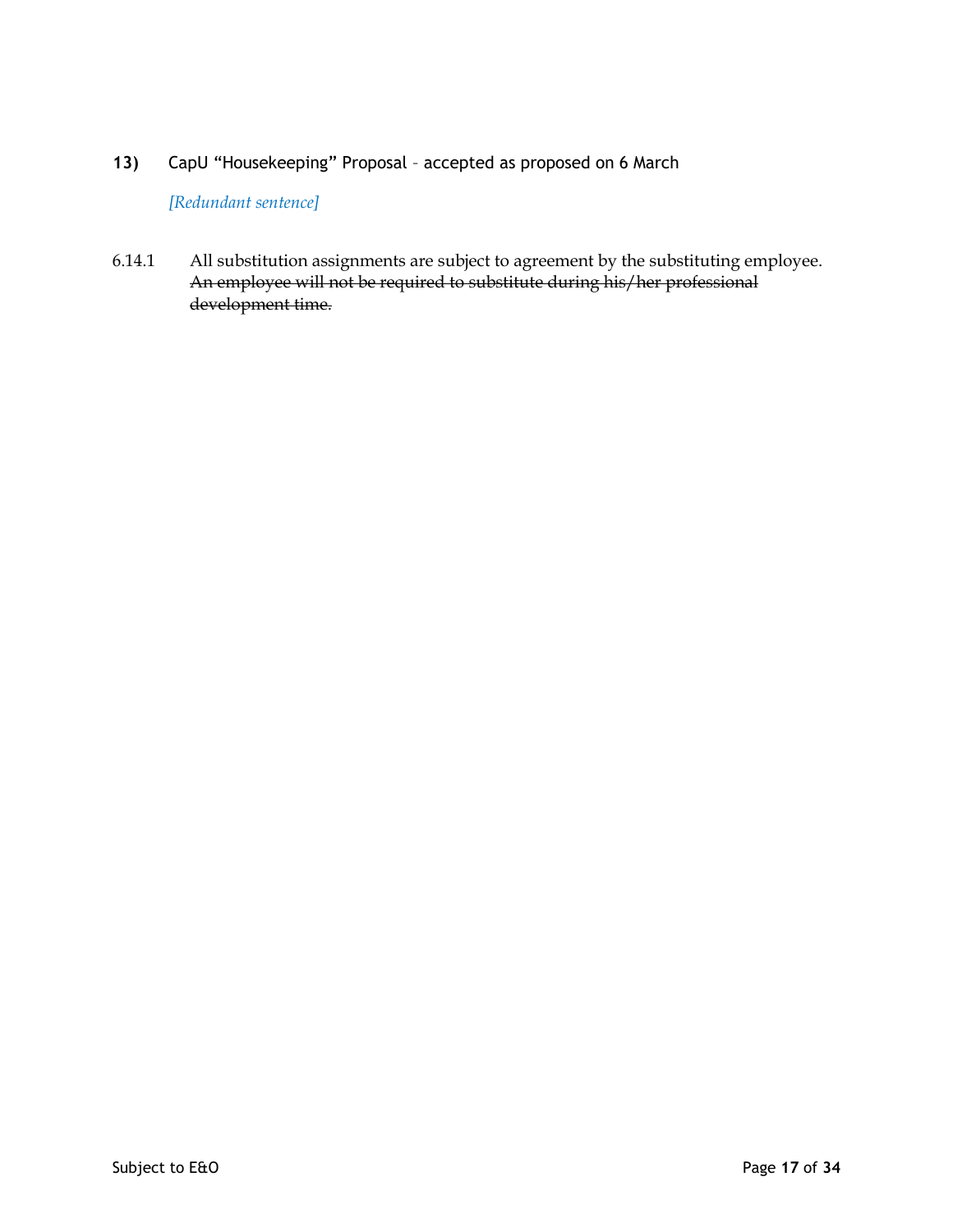# **14)** CapU "Substantive" Proposal – accepted as proposed on 6 March

*[Removing salary-spreading over 12 months, due to problems the employer experienced with requiring non-regs to pay back money already paid, when their workload was reduced.]*

#### **7.5.2 Non-Regular Employees**

- 7.5.2.1 Non-regular employees may be paid over the academic year if they meet the following criteria:
- 7.5.2.1.1 A history of working at least four sections per academic year,
- 7.5.2.1.2 Assigned at least four sections each year that this article applies to him/her,
- 7.5.2.1.3 Workloads for the non-regular employee are submitted at the same time as those for regular employees and cover the entire academic year, and
- 7.5.2.1.4 Are members of the College Pension Plan.
- 7.5.2.2 Non-regular employees being paid under 7.5.2.1 cannot revert back to the nonregular payroll without proper notice for the beginning of the next academic year.
- 7.5.2.31 All non-regular employees shall be paid a salary determined by their duty load and appointment period, and, in accordance with the appropriate section rate (7.3 and 7.3A), the salary shall be paid at each month end within the appointment period. A non-regular employee who wishes to be paid according to 7.5.2.1 must notify the University no later than August 1 of the academic year that they wish the 7.5.2.1 method of payment to begin.
- 7.5.2.4 2 The section rate shall be pro rata for appointments of less than one section.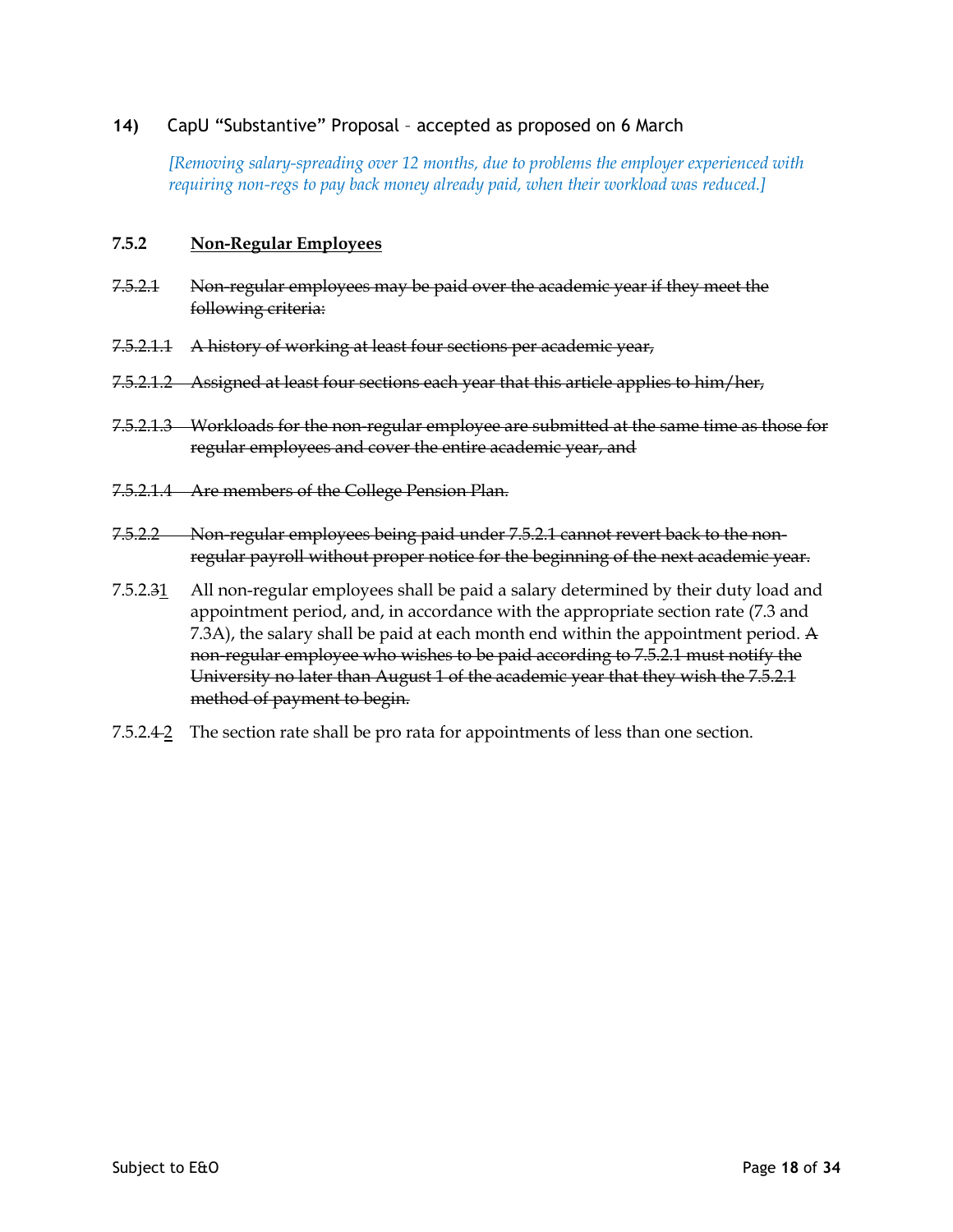# **15)** CFA Proposal – as counter-proposed by CapU on 3 April – accepted by CFA April 9

*[This enables retired employees to resume work at their previous pay scale, rather than being treated as a non-regular starting at the bottom of scale.]*

## **8.4.6 Previous Employees**

- 8.4.6.1 When a previous regular employee resumes employment with the University as an non-regular employee pursuant to 11.3, s/hethey shall be restored to the position on scale held at the time of the last term of regular employment with the University and the salary increments shall be governed by 8.4.4.
- 8.4.6.2 When a previous non-regular employee resumes employment with the University as a non-regular employee pursuant to 11.3, s/he shall be restored to the position on scale held at the time of the last term of non-regular employment with the University and the salary increments shall be governed by 8.4.4.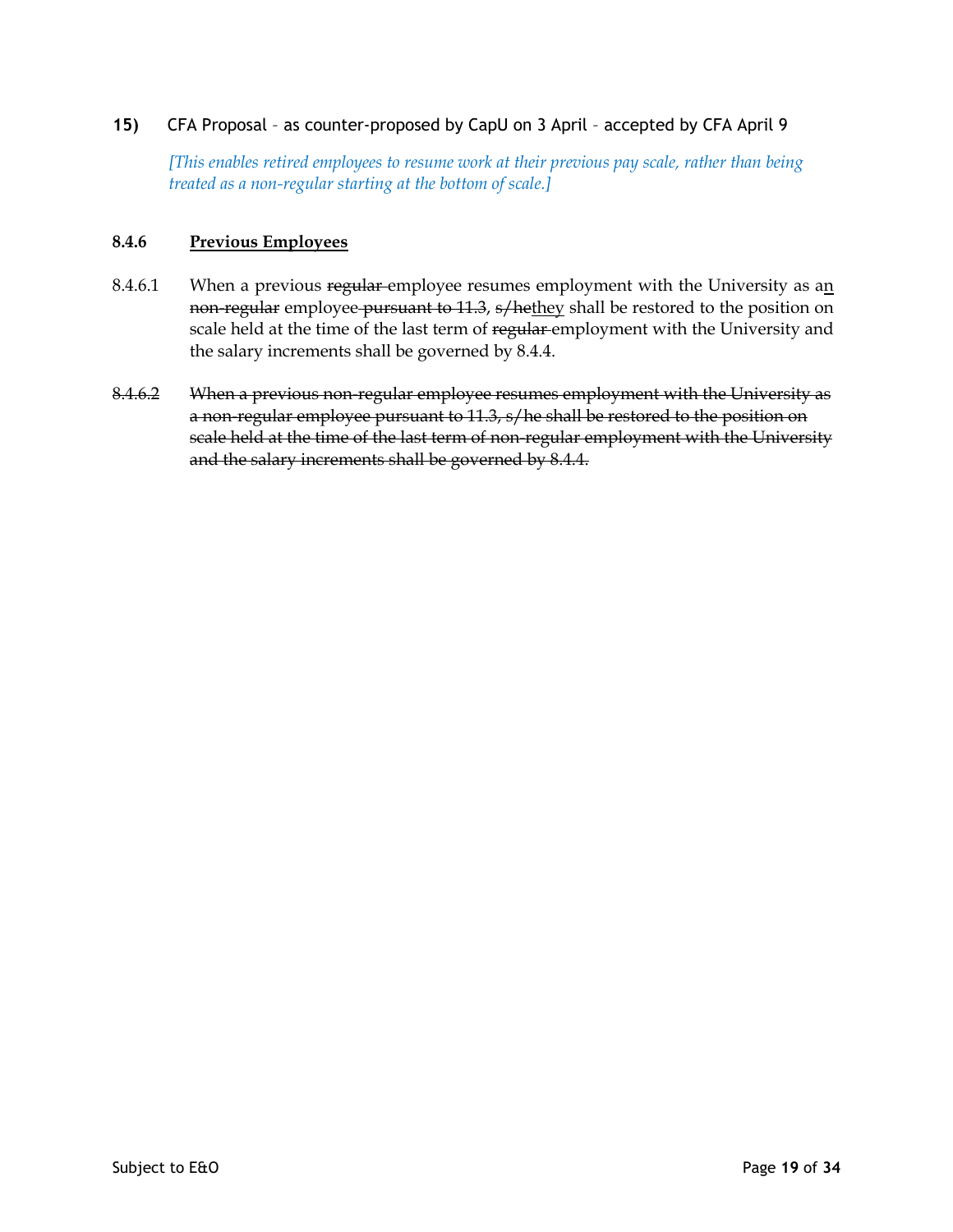**16)** CFA Proposal – as counter-proposed in CapU package on 3 April – accepted by CFA April 9

*[Maintaining MSP premium rule, in case the government restores MSP premiums]*

9.4.3.2 If at any time in the future, the Medical Services Plan of BC reverts to an individually paid premium system for basic medical insurance, premiums shall be paid by a regular employee through payroll deduction and an amount equivalent to that premium shall be added to the employee's Spending Account. …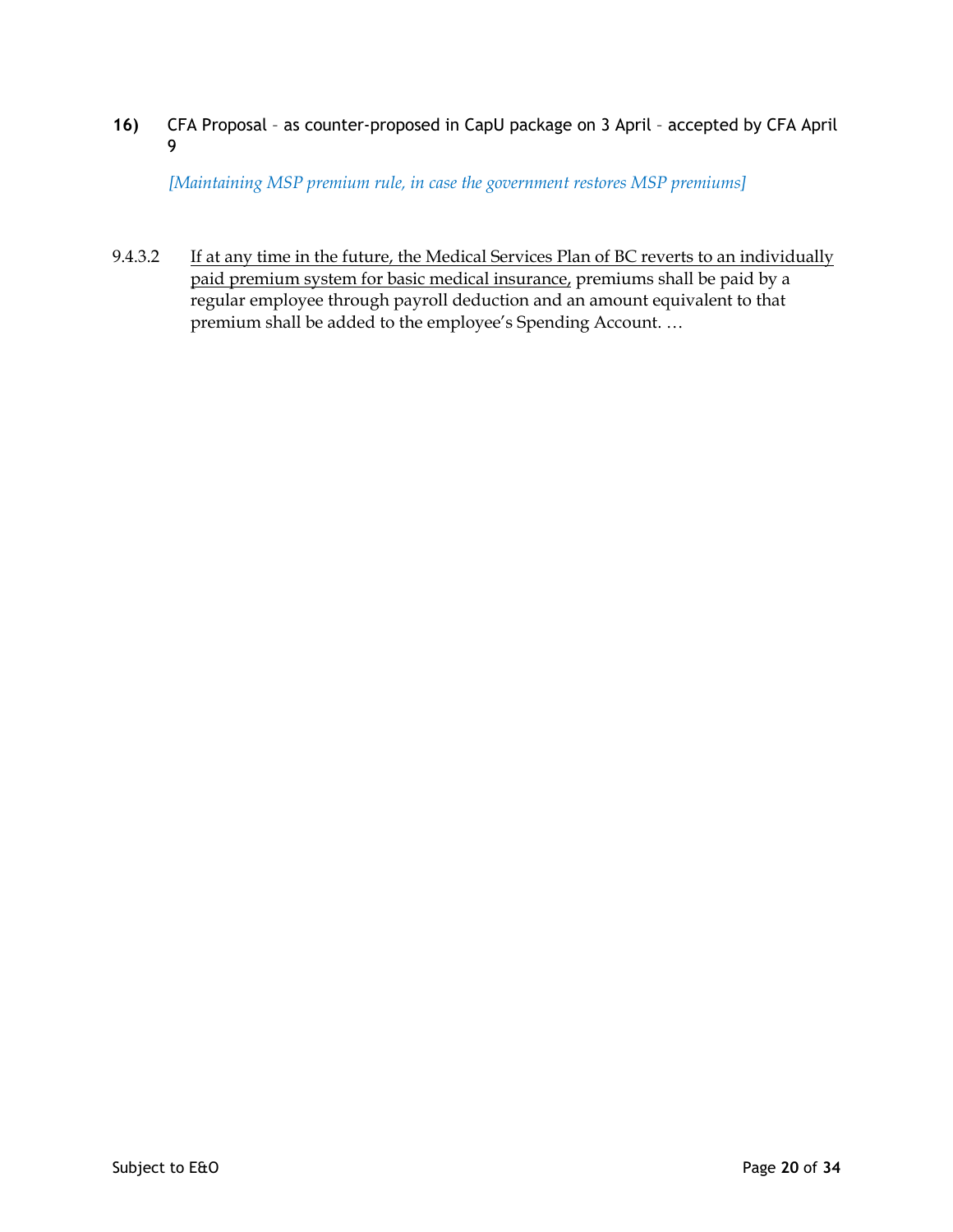# **17)** CapU "Substantive" Proposal – combined with CFA counter-proposal

*[This amendment limits how long money can accrue in the PD Spending account to four years (the employer had proposed two years), and specifies that money the employee does not allocate is paid back to the employee as income.]*

## 9.4.5 Administration of Plan

- 9.4.5.1 By June  $8<sup>th</sup>$ , the University shall advise each enrolled employee with the annual amount in the Spending Account to be allocated to at least one designation. Such designation could include:
	- depositing it in the University's group Registered Retirement Savings Plan,
	- directing it to be paid as taxable income,
	- § directing it to the Health Care Spending Account, or
	- directing it to their Professional Development Account to be used within four years of accrual, at which point it will be paid as taxable income.
	- in absence of any selection, all money in the spending account will be allocated to their Professional Development accountpaid as taxable income.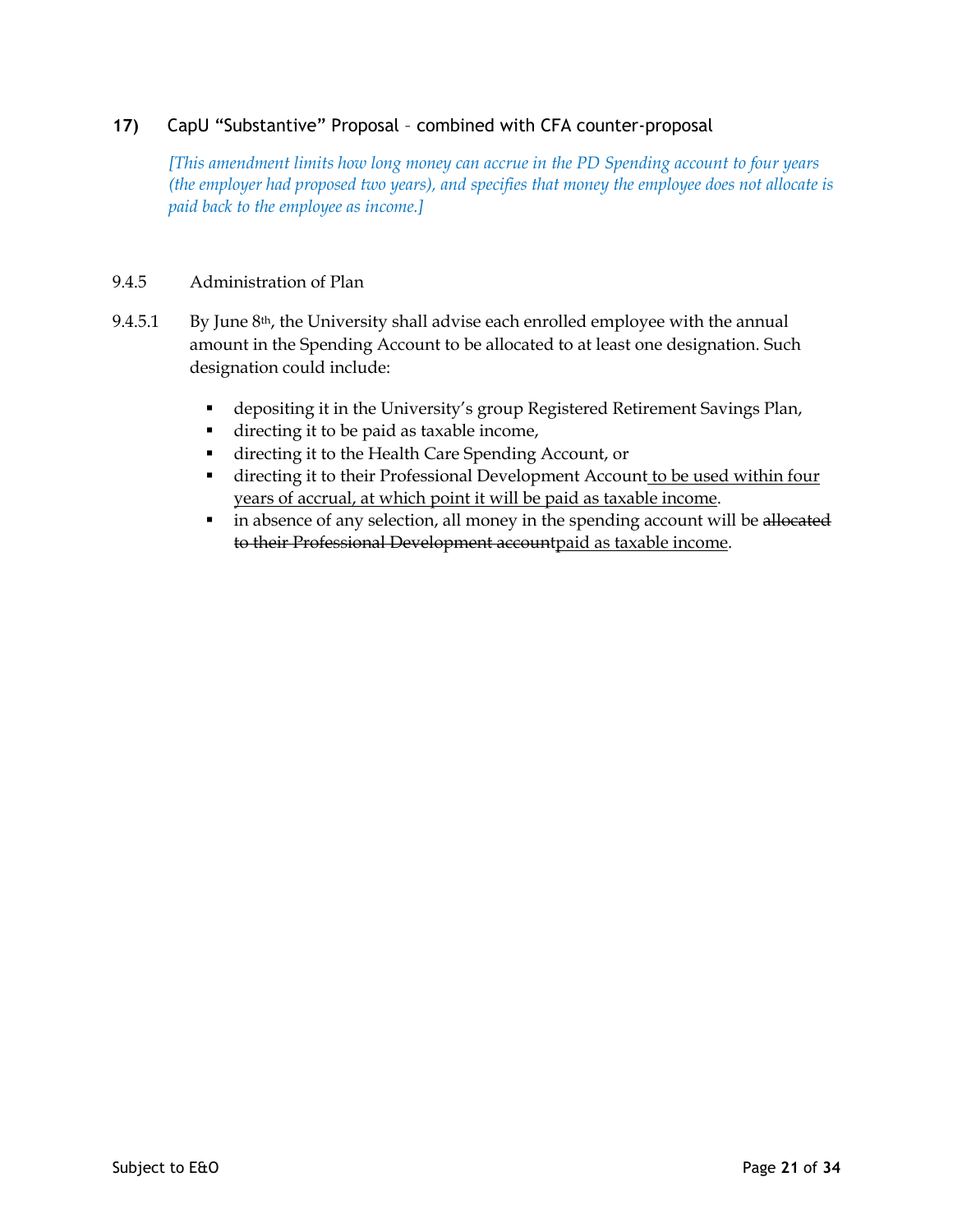# **18)** CapU "Housekeeping" Proposal – with CFA substantive counter-proposal

*[This was originally a housekeeping change from CapU, but during negotiations the CFA proposed improvements in benefits: the \$750, and the addition of eye exams and contact lenses. The housekeeping changes just involved placement of the benefits improvements negotiated in 2014 up into the proper spots in the bulleted list in 9.4.7.3.1.]*

### 9.4.7.3 Extended Health

#### 1. Effective the first of January following the date of ratification,

### 9.4.7.3.1 Default level is:

- \$50 annual deductible single, couple or family,
- § 100% reimbursement of eligible expenses including semi-private hospital room,
- paramedical services at \$750 per practitioner per person per year,
- private duty nursing at \$15,000 per year (after age 65 the lifetime maximum becomes \$25,000),
- <sup>•</sup> hearing aid maximum at \$1,000 in any four consecutive years,
- hearing aid maximum at \$1,000 every three consecutive years for enrolled employees and \$1,000 in any four consecutive years for enrolled retirees who are covered under article 9.4.2.3,
- Eye exams<sup>\*</sup> in the amount of \$100 every two years,
- Eye glass and contact lens<sup>\*</sup> coverage, in the combined amount of \$650<del>\$500</del> every two years will be added to the Default coverage contained in article 9.4.7.3.1. This coverage is available for enrolled employees but does not apply to enrolled retirees who are covered under article 9.4.2.3,
- international travel assistance for out-of-Canada coverage,
- prescription drugs, and
- other costs prescribed by a medical practitioner.
- \* Eye exam and contact lens coverage available effective January 1, 2021.
- 9.4.7.3.1.2 Upon physician referral and subject to the terms of the Extended Health Benefits plan, charges for a provincially licensed Substance Abuse Rehabilitation Facility, when not covered by a provincial medical plan, will be reimbursed to a lifetime maximum of \$12,500 per eligible insured. This coverage is available for enrolled employees but does not apply to enrolled retirees who are covered under article 9.4.2.3.
- 9.4.7.3.2 Options:
- 9.4.7.3.2.1 Option 1: \$275 annual deductible.
- 9.4.7.3.2.2 Option 2: \$525 annual deductible single, couple, or family and prescription drugs are not covered.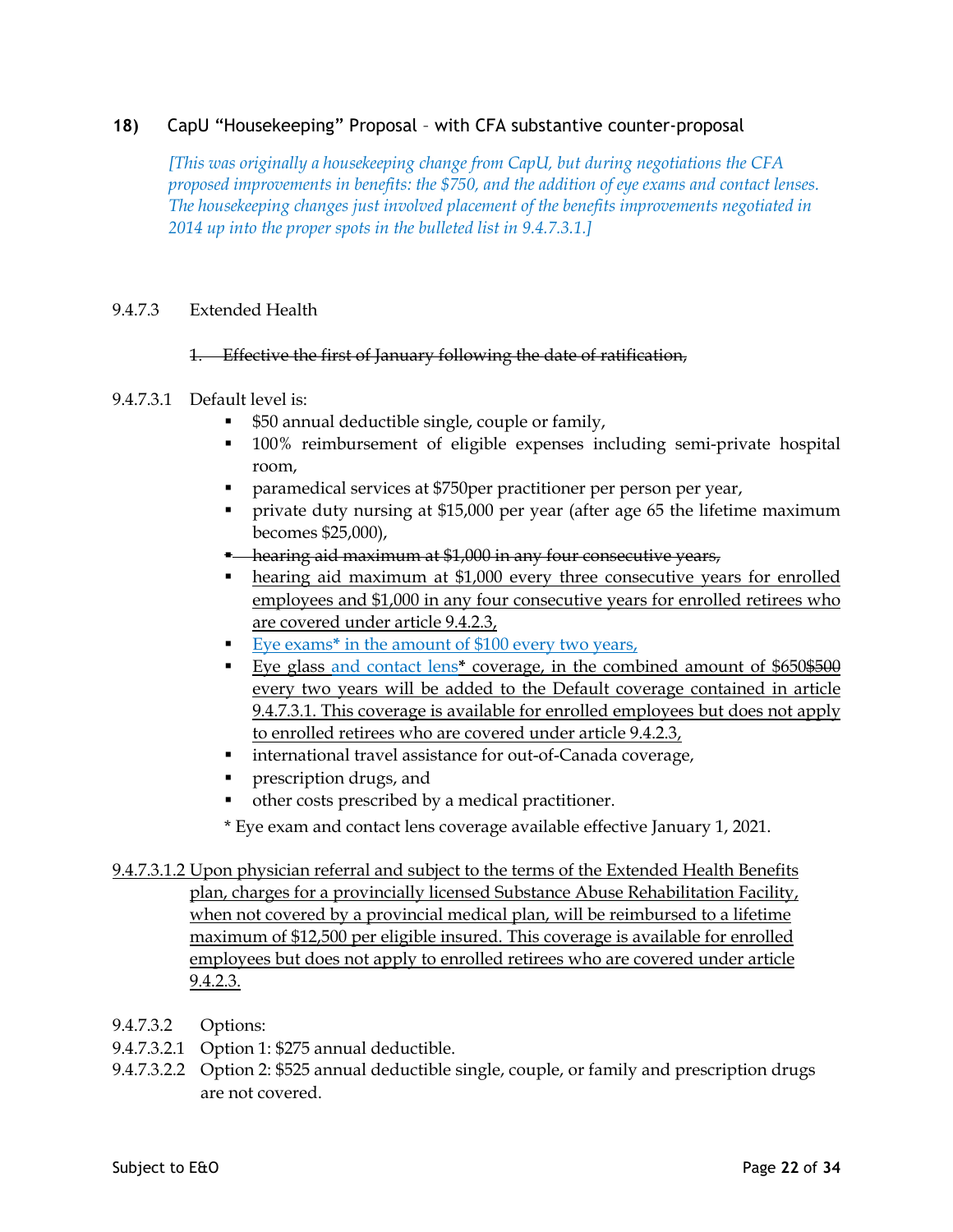2. Effective the  $1<sup>st</sup>$  of January 2017 hearing aid coverage which is referred to in Article 9.4.7.3.1 will be amended as follows:

> § hearing aid maximum at \$1,000 every three consecutive years for enrolled employees and \$1,000 in any four consecutive years for enrolled retirees who are covered under article 9.4.2.3.

3. Effective the 1<sup>st</sup> of January 2017, eye glass coverage in the amount of \$500 every two years will be added to the Default coverage contained in article 9.4.7.3.1. This coverage is available for enrolled employees but does not apply to enrolled retirees who are covered under article 9.4.2.3.

4. Effective January 1, 2019, upon physician referral and subject to the terms of the Extended Health Benefits plan, charges for a provincially licensed Substance Abuse Rehabilitation Facility, when not covered by a provincial medical plan, will be reimbursed to a lifetime maximum of \$12,500 per eligible insured. This coverage is available for enrolled employees but does not apply to enrolled retirees who are covered under article 9.4.2.3.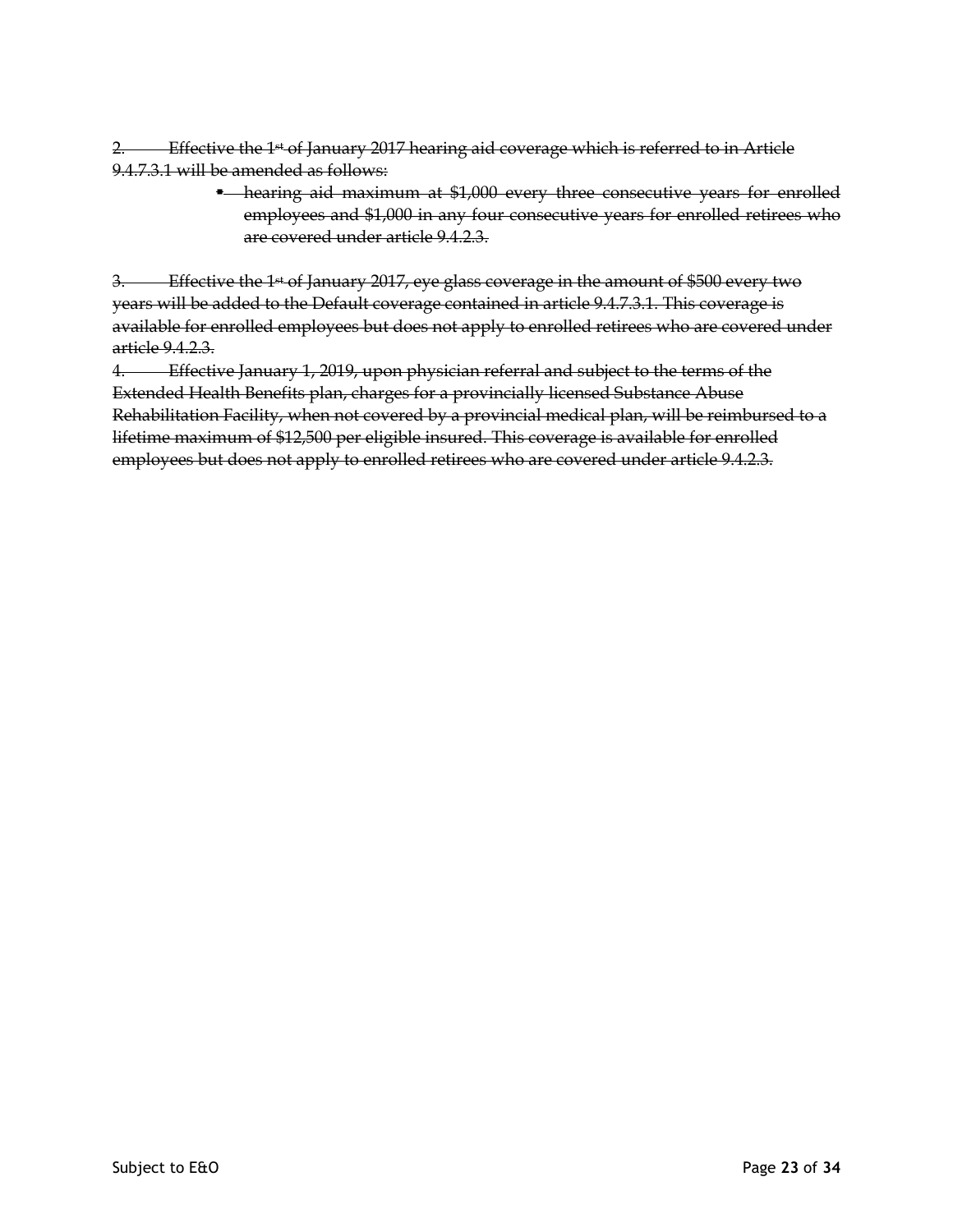*[Layout consistency: adding underlining to the heading: the heading itself is not new, just the underlining. This was not, one must admit, the most exciting of the amendments.]*

# **9.5.2 Disability Income Plan Details**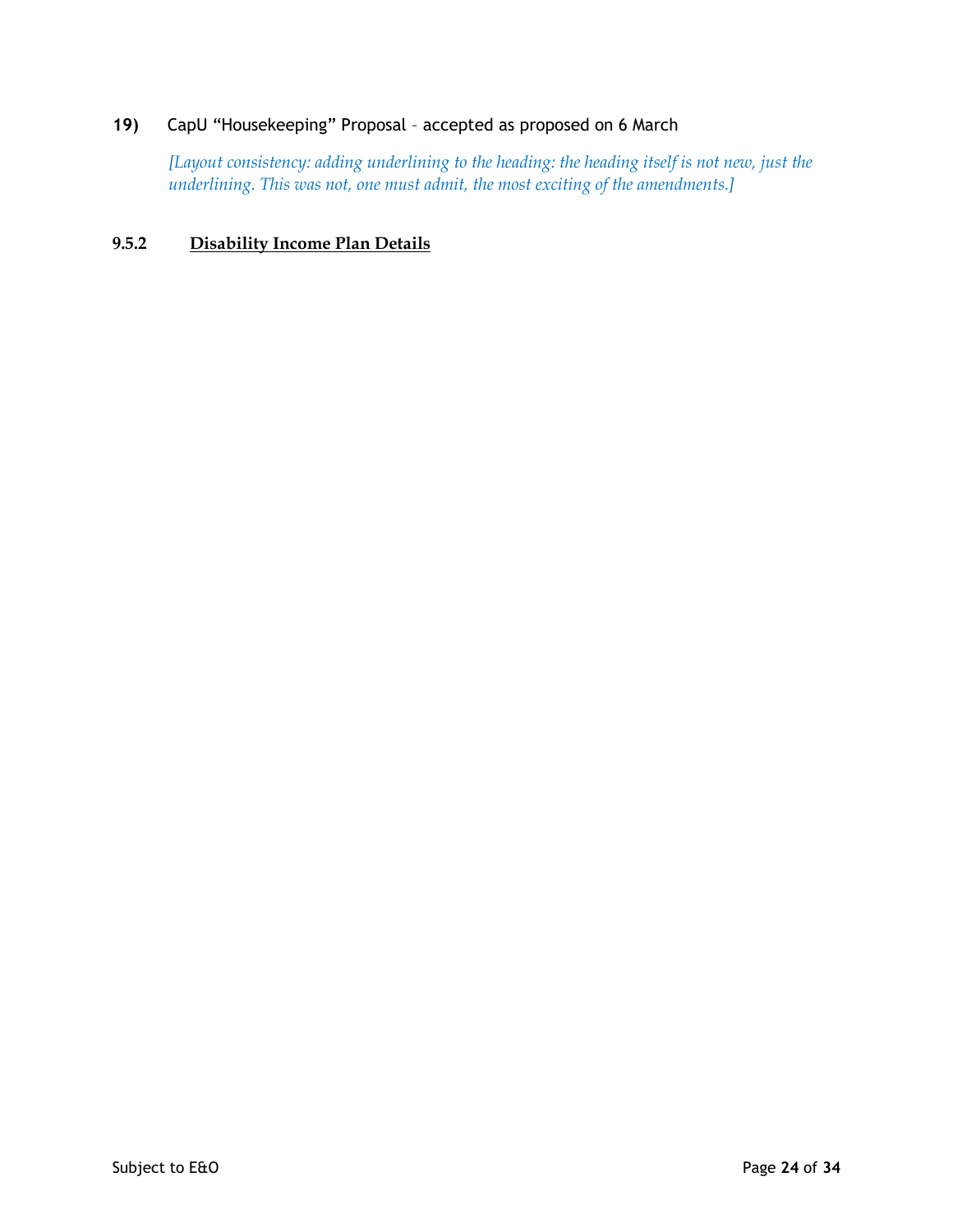**20)** CFA Proposal – as counter-proposed in CapU package on 3 April – accepted by CFA on April 9

*[Adding this type of leave to the agreement. Via the Common Agreement (and* Employment Standards Act*), we also now have leaves for the disappearance of a child or the death of a child ]*

## 10.5.7 **Leave for Domestic Violence**

- 10.5.7.1 Where leave from work is required due to an employee and/or an employee's dependent child being a victim of domestic violence, the employee shall be granted leave, in each calendar year, as follows in accordance with *Employment Standards Act*:
	- (a) up to 10 days of unpaid leave to be taken intermittently or in one continuous period; and
	- (b) up to 15 weeks of unpaid leave.
- 10.5.7.2 Notwithstanding the above, the Employer will provide pay for three (3) of the days referenced in (a) above. In the event existing legislation is changed regarding domestic violence leave to provide more than three (3) days paid leave, the Employer will provide such leave consistent with the legislation. (No stacking of entitlements.)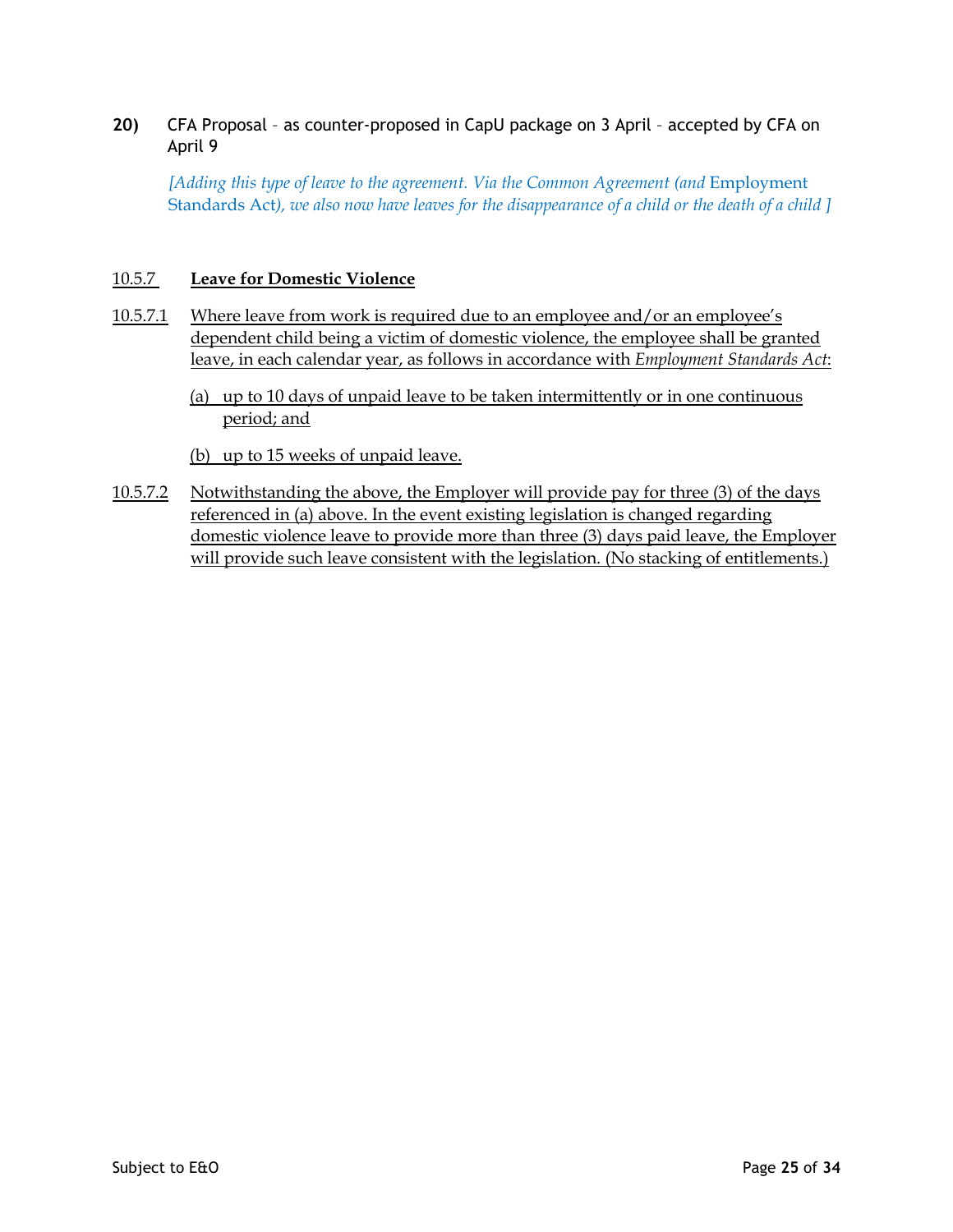*[Removing a sentence that is redundant (due to other provisions) and out of step with practice.]*

11.4.5.1 A non-regular appointment shall be specified to be such at the time of offer. Normally the first appointment for a non-regular employee shall be for a specific period of time not to exceed one (1) year. All non-regular employees shall have a probationary period as set out onin 11.4.1.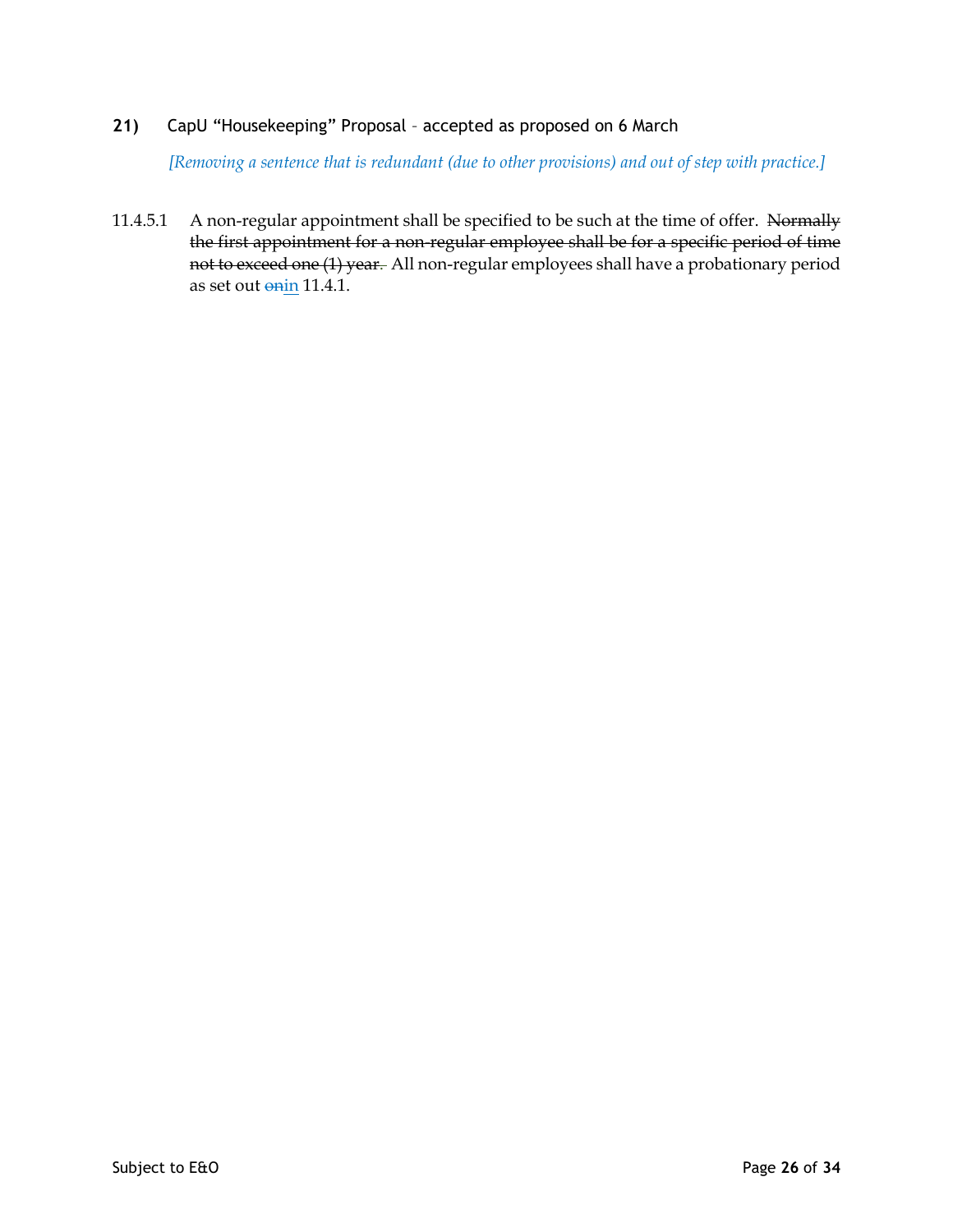*[The proposal was to remove "re" from "reappointment, since there is no reappointment process. See also amendment 3, on page 4 above. This [provision also shows a switch to gender-neutral language: a general housekeeping amendment is to remove all gendered pronouns.]*

11.4.5.2.3 A non-regular employee who has had workload assigned only pursuant to 2.3.2 and 6.15 for three consecutive terms shall have theirhis/her reappointment rights extinguished at the end of the third term.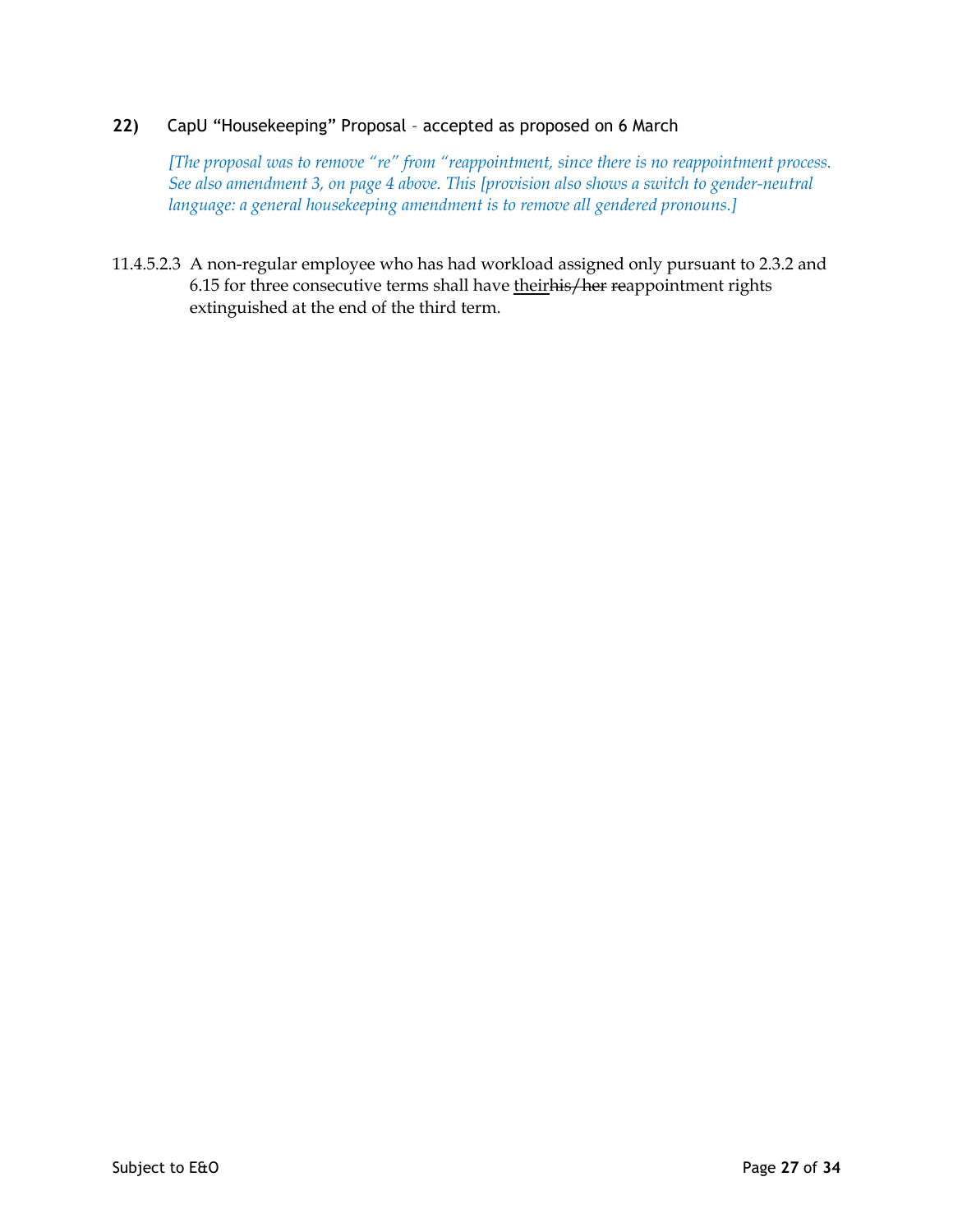# **23)** CFA Proposal – combined with CapU counter-proposal

*[Simplifying the process of designating certain non-reg appointments as non-expiring, for programs that do not run courses every academic year. ]*

11.4.5.2.5. On an exceptional basis, the University and the CFAUnion may agree to identify specific faculty members whose reappointment rights will not expire after three terms of no work being available for that faculty member to teach. The non-expiry status is contingent upon the employee successfully completing probation or equivalent.

The request for non-expiry status applies to:

- This policy is meant to apply to employees who teach courses that are not offered every academicother year. If such an agreement were not reached the department would be required to post and go through the search/hire process each time the course was offered.
- This policy is also meant to cover employees specifically hired to act as substitutes, who may not receive any substitution work in any given year. The purpose of specifically doing a substitution hire is to ensure someone will be available should substitution be required. It is often not possible to do a proper search in the exigent circumstances of needing an immediate replacement for a faculty member who is off sick.
- This policy is also meant to cover-Private Music Instructors who teach instruments that are unusual and are not taught in every year.
- The policy will apply only to those employees who have been specifically identified and agreed upon by the University and the CFAUnion.

The agreement identifying any particular employee to be covered by this policyarticle can be terminated by either the University or the CFAUnion giving 60 days' notice to the other.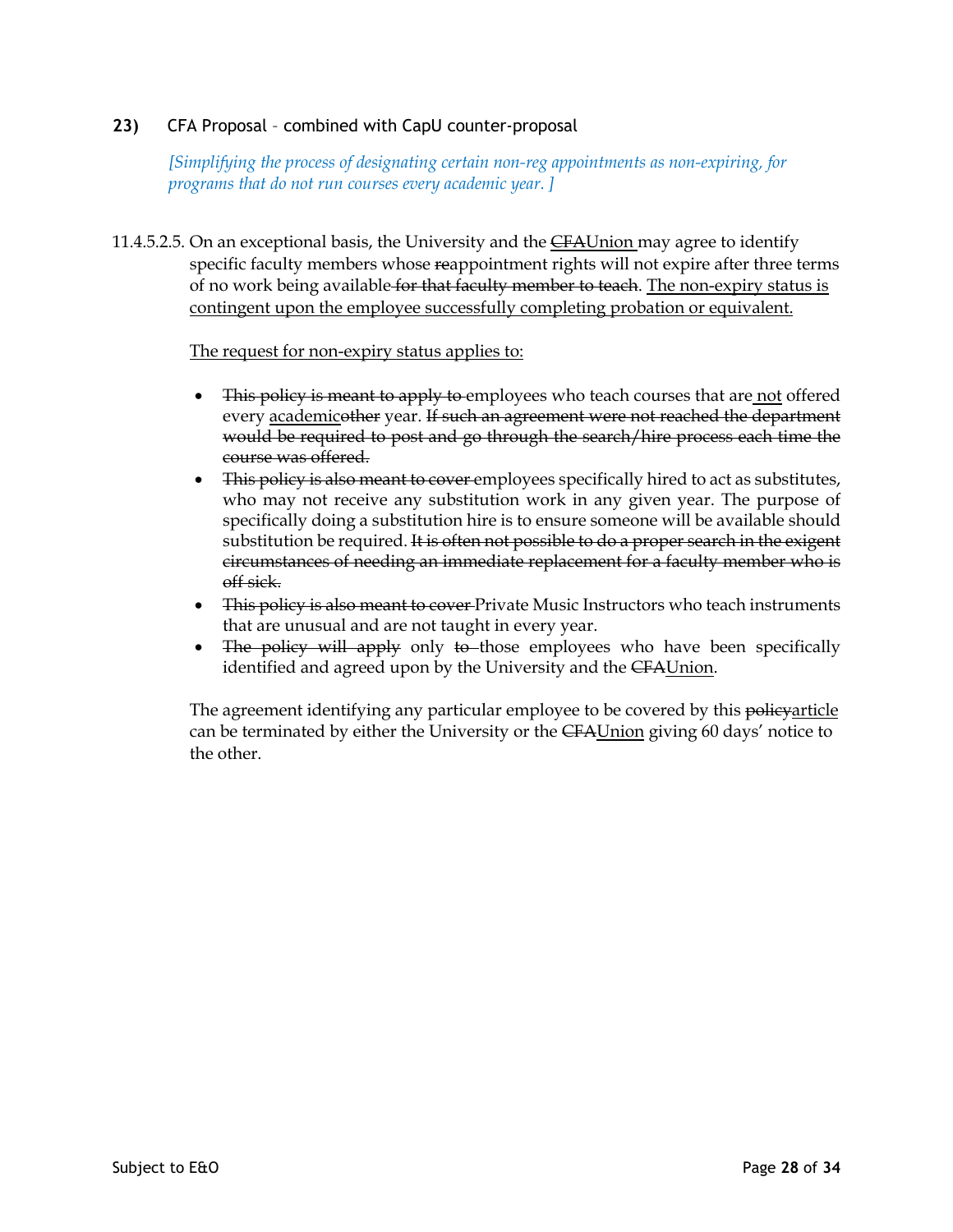# **24)** CapU Proposal – combined with CFA counter-proposal

*[This proposal mainly clarifies the meaning of the provision, but also allows for exceptional hiring to teach up to and including 0.5 sections per term, rather than "less than" 0.5.]*

11.4.5.3.2 Where the initial hiringhire for a non-regular employee is for a duty load of not moreless than 0.5 section per term or equivalent, the normal process of appointment, reappointment and evaluation may be waived by agreement between the functional area and the Dean. The non-regular employee shall not be reappointed for any amount of work in subsequent academic years until such time as the employees/he has completed the normal appointment and evaluation processes pursuant to article 11.3.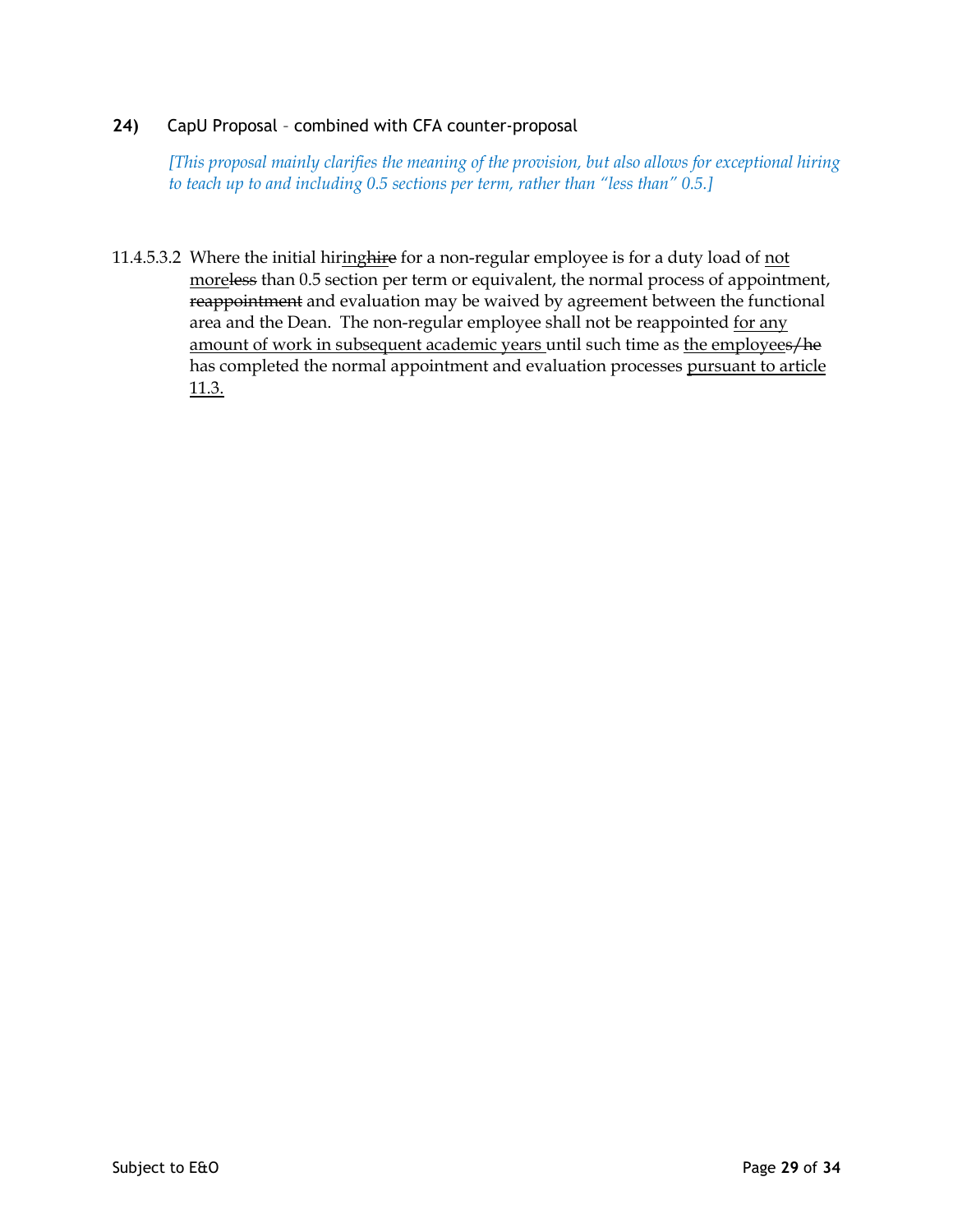# **25)** CFA Proposal – as proposed on 6 March – agreed by CapU on 3 April

*[Reducing the amount of notice faculty must give when they resign or retire]*

## **11.6.2 Resignation**

A regular employee who resigns shall give at least  $\frac{1}{x}$  (6) three months' notice in writing to the President. The resignation date shall coincide with the end of the term. These provisions may be waived or the dates altered by mutual consent in writing.

#### **11.6.3 Retirement**

If an employee wishes to retire, the retirement shall coincide with the end of the term and  $s/h$ e must give at least  $s\ddot{x}$  (6) three months' notice in writing to the President. These provisions may be waived or the date altered by mutual consent in writing.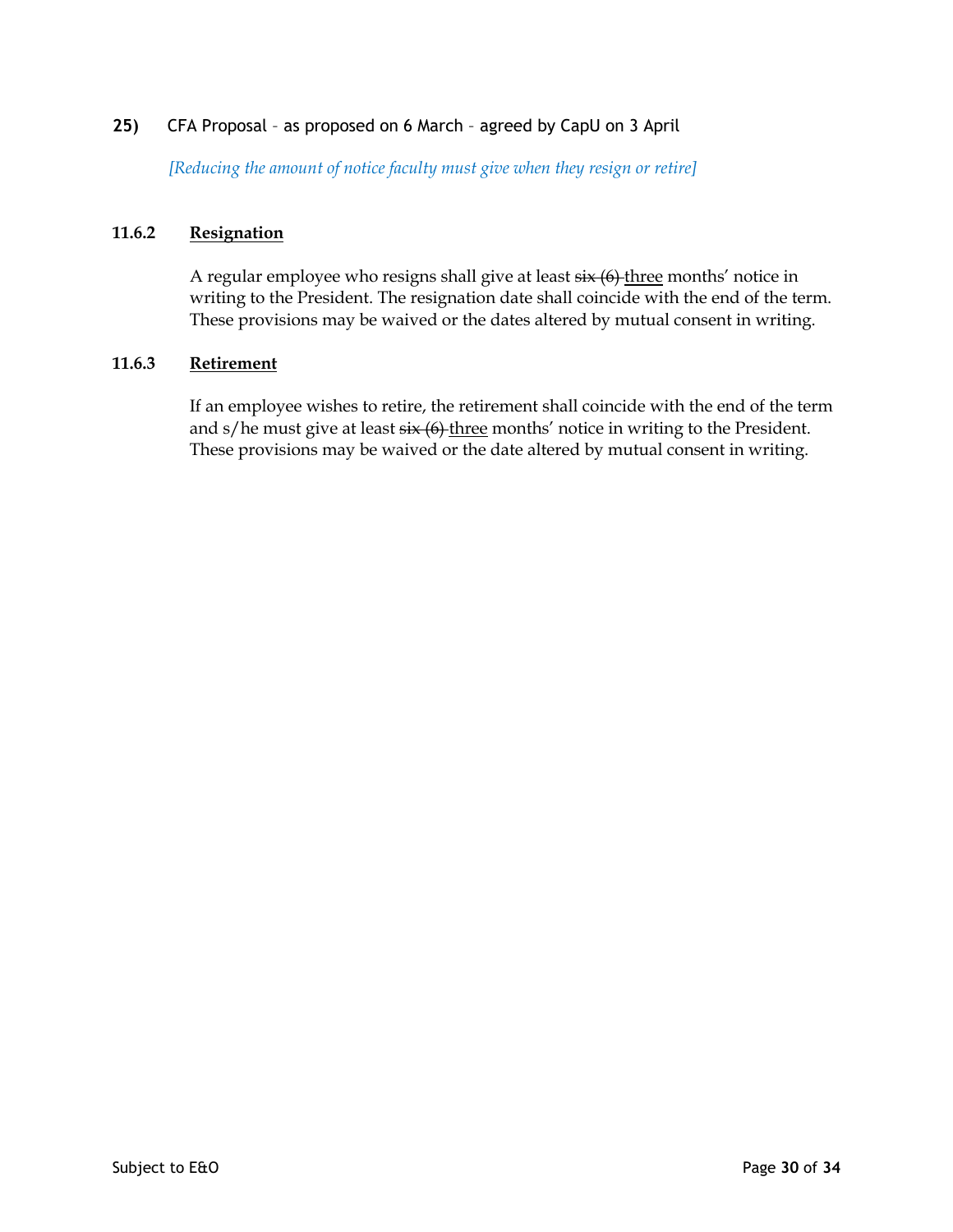# **26)** CFA Proposal – combined with CapU counter-proposal

*[Clarifying the step placement used for calculating severance for faculty who are reduced but continue to find work after receiving their reduction notice. In some cases, faculty have continued to find work for long enough that they have moved up the step ladder before their work at CapU actually ends. This amendment makes it more explicit that in these cases, the step used to calculate their severance payment is the step they reach when they actually leave.]*

11.8.5.3.5 … S is the full-time annual salary for the step that the employee is on as of the date the reduction takes effect. Irrespective of the above, if the employee on reduction continues to work and accept all work assigned up to the date of severance, S may shall be calculated as of the date of severance.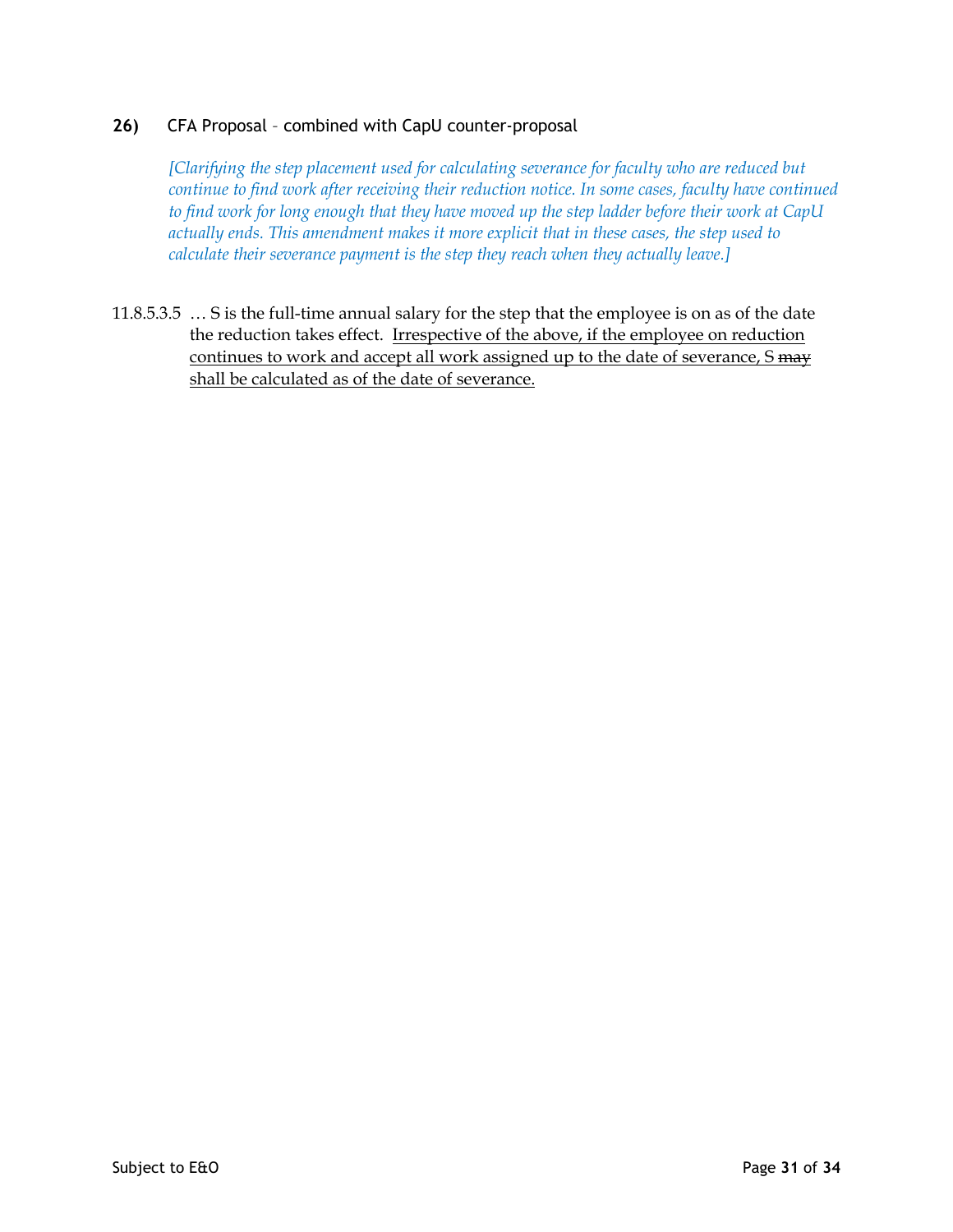*[No substantive change: just removing redundancy. Article 20.1.3 (as it is now) has three sentences. The first and third are identical to sentences in 20.1.1. The second sentence in 20.1.3 is different. This amendment merely moves the second sentence into 20.1.1]*

- 20.1.1 Following retirement from the University, a previous employee may be appointed to a position as a non-regular employee. Such appointment shall be governed by 11.3 of the Collective Agreement. The probationary provisions of 11.4.1 shall not apply to retired employees who receive non-regular appointments following retirement. At the option of the functional area and with the approval of the Dean, the search process to fill a vacant non-regular position may be restricted to internal candidates and retired employees (see 11.7.2.4).
- 20.1.3 Appointments of retired employees shall be governed by 11.3. The probationary provisions of 11.4.1 shall not apply to retired employees who received non-regular appointments following retirement. At the option of the functional area, with the approval of the Dean, the search process to fill a vacant non-regular position may be restricted to internal candidates and retired employees.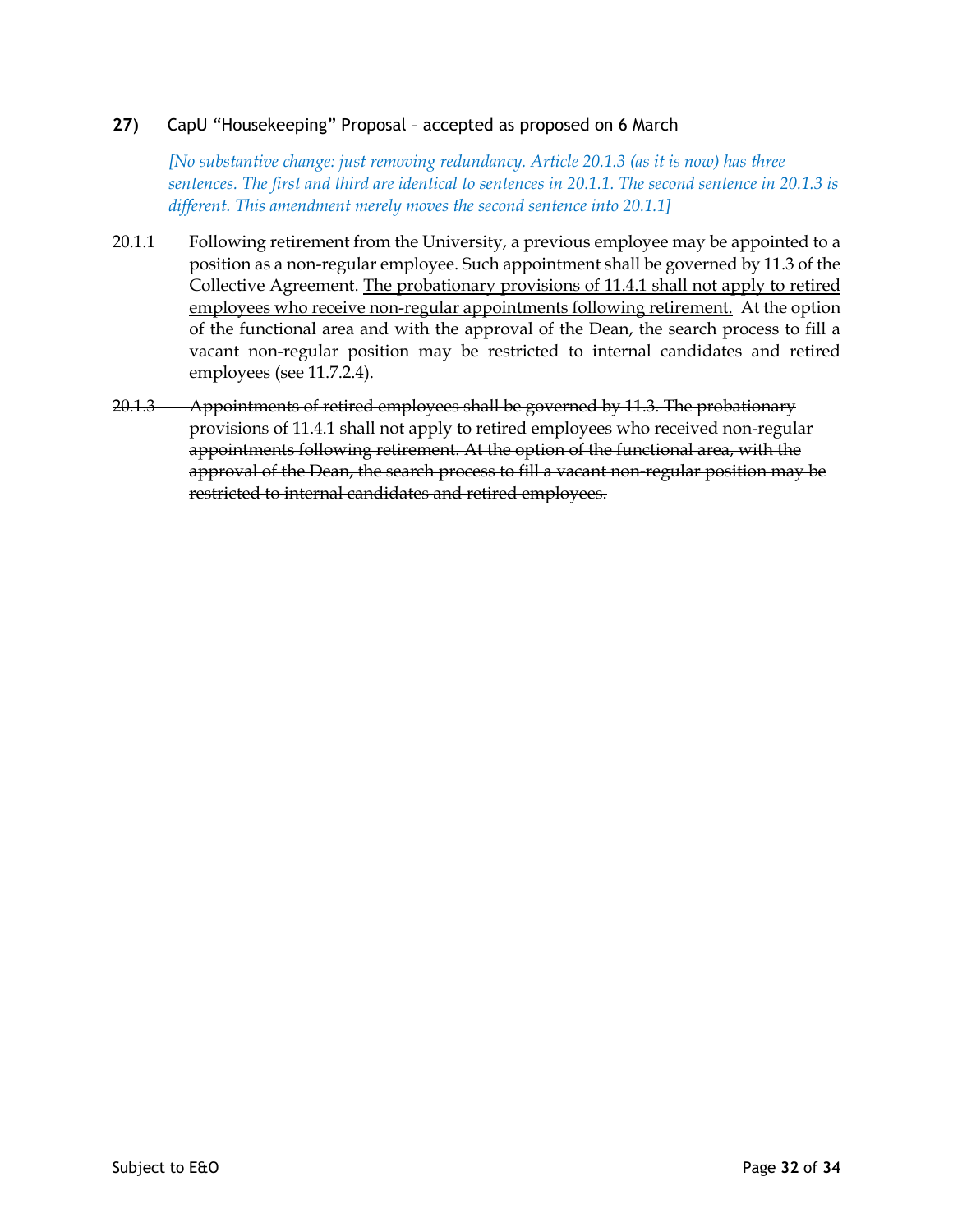**28)** CapU "Substantive" Proposal – combined with CFA counter-proposal

*[This is a new letter of agreement]*

## **LETTER OF AGREEMENT**

#### **BETWEEN:**

### **CAPILANO UNIVERSITY**

**AND:**

# **CAPILANO UNIVERSITY FACULTY ASSOCIATION**

#### **Re: DEPARTMENTAL POLICIES**

All departmental policies drafted under article 2.8 shall be provided via email to both the CFA and Human Resources for posting on the University website's Frontlines page no later than two calendar months after the date of ratification of this agreement. Policies not received by the parties by this date will be null and void and departments will draft replacement policies to be subject to the acceptance of the appropriate dean under article 2.8.2.1. All subsequent policies must also be submitted to Human Resources.